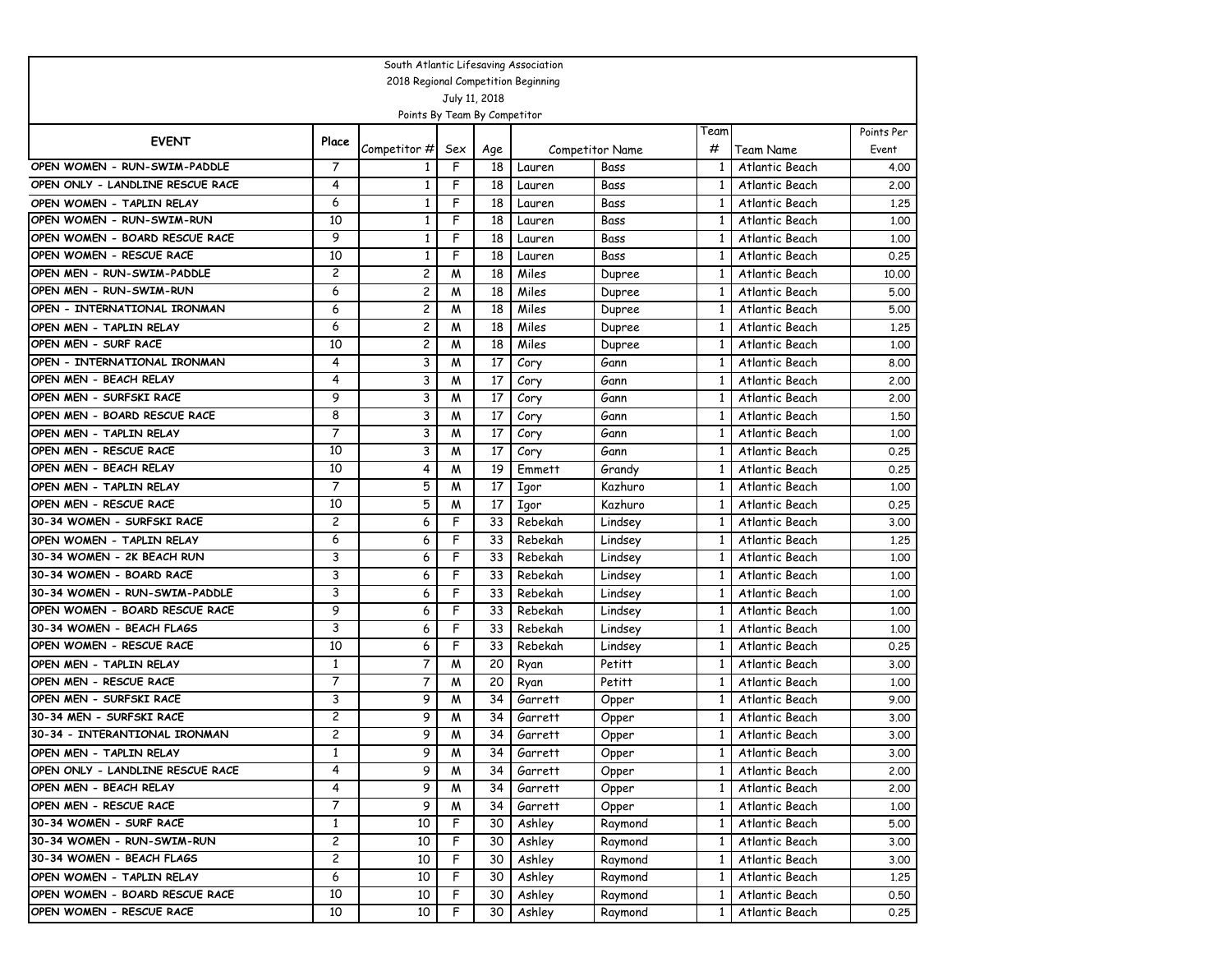| South Atlantic Lifesaving Association |                |                              |                |               |                                     |                                  |              |                             |                     |  |  |  |
|---------------------------------------|----------------|------------------------------|----------------|---------------|-------------------------------------|----------------------------------|--------------|-----------------------------|---------------------|--|--|--|
|                                       |                |                              |                |               | 2018 Regional Competition Beginning |                                  |              |                             |                     |  |  |  |
|                                       |                |                              |                | July 11, 2018 |                                     |                                  |              |                             |                     |  |  |  |
|                                       |                | Points By Team By Competitor |                |               |                                     |                                  |              |                             |                     |  |  |  |
| <b>EVENT</b>                          | Place          |                              |                |               |                                     |                                  | Team<br>#    |                             | Points Per<br>Event |  |  |  |
| 35-39 MEN - RUN-SWIM-RUN              | 1              | Competitor #<br>11           | Sex<br>M       | Age<br>36     | Kenneth                             | <b>Competitor Name</b><br>Reeves | 1            | Team Name<br>Atlantic Beach | 5.00                |  |  |  |
| 35-39 MEN - SURFSKI RACE              | 1              | 11                           | M              | 36            | Kenneth                             | Reeves                           | 1            | Atlantic Beach              |                     |  |  |  |
| 35-39 MEN - BEACH FLAGS               | 1              | 11                           | M              | 36            | Kenneth                             | Reeves                           | 1            | Atlantic Beach              | 5.00<br>5.00        |  |  |  |
| 35-39 MEN - 2K BEACH RUN              | $\overline{c}$ | 11                           | M              | 36            | Kenneth                             | Reeves                           | $\mathbf{1}$ | Atlantic Beach              | 3.00                |  |  |  |
| 35-39 MEN - SURF RACE                 | $\overline{c}$ | 11                           | M              | 36            | Kenneth                             |                                  | $\mathbf{1}$ | Atlantic Beach              |                     |  |  |  |
| 35-39 MEN - BOARD RACE                | 2              | 11                           | M              | 36            | Kenneth                             | Reeves<br>Reeves                 | $\mathbf{1}$ | Atlantic Beach              | 3.00<br>3.00        |  |  |  |
| 35-39 MEN - RUN-SWIM-PADDLE           | $\overline{c}$ | 11                           | M              | 36            | Kenneth                             | Reeves                           | 1            | Atlantic Beach              | 3.00                |  |  |  |
| 35-39 - INTERNATIONAL IRONMAN         | 2              | 11                           | M              | 36            | Kenneth                             | Reeves                           | 1            | Atlantic Beach              | 3.00                |  |  |  |
| OPEN MEN - TAPLIN RELAY               | 1              | 11                           | M              | 36            | Kenneth                             | Reeves                           | 1            | Atlantic Beach              | 3.00                |  |  |  |
| OPEN ONLY - LANDLINE RESCUE RACE      | 4              | 11                           | M              | 36            | Kenneth                             | Reeves                           | $\mathbf{1}$ | Atlantic Beach              | 2.00                |  |  |  |
| OPEN MEN - BEACH RELAY                | 4              | 11                           | M              | 36            | Kenneth                             | Reeves                           | $\mathbf{1}$ | Atlantic Beach              | 2.00                |  |  |  |
| OPEN MEN - RESCUE RACE                | $\overline{7}$ | 11                           | M              | 36            | Kenneth                             | Reeves                           | 1            | Atlantic Beach              | 1.00                |  |  |  |
| OPEN MEN - SURF RACE                  | 3              | 12                           | M              | 17            | Kyle                                | Smithers                         | 1            | Atlantic Beach              | 9.00                |  |  |  |
| OPEN MEN - RUN-SWIM-RUN               | 3              | 12                           | M              | 17            | Kyle                                | Smithers                         | $\mathbf{1}$ | Atlantic Beach              | 9.00                |  |  |  |
| OPEN MEN - TAPLIN RELAY               | 1              | 12                           | M              | 17            | Kyle                                | Smithers                         | $\mathbf{1}$ | Atlantic Beach              | 3.00                |  |  |  |
| OPEN ONLY - LANDLINE RESCUE RACE      | $\overline{4}$ | 12                           | M              | 17            | Kyle                                | Smithers                         | 1            | Atlantic Beach              | 2,00                |  |  |  |
| OPEN MEN - BOARD RESCUE RACE          | 8              | 12                           | M              | 17            | Kyle                                | Smithers                         | 1            | Atlantic Beach              | 1,50                |  |  |  |
| OPEN MEN - RESCUE RACE                | 7              | 12                           | M              | 17            | Kyle                                | Smithers                         | $\mathbf{1}$ | Atlantic Beach              | 1.00                |  |  |  |
| OPEN MEN - SURFSKI RACE               | 5              | 13                           | M              | 19            | Jake                                | Van Der Zee                      | $\mathbf{1}$ | Atlantic Beach              | 7.00                |  |  |  |
| OPEN MEN - BEACH RELAY                | 4              | 13                           | M              | 19            | Jake                                | Van Der Zee                      | $\mathbf{1}$ | Atlantic Beach              | 2.00                |  |  |  |
| OPEN MEN - TAPLIN RELAY               | 7              | 13                           | M              | 19            | Jake                                | Van Der Zee                      | $\mathbf{1}$ | Atlantic Beach              | 1,00                |  |  |  |
| OPEN MEN - RESCUE RACE                | 10             | 13                           | M              | 19            | Jake                                | Van Der Zee                      | 1            | Atlantic Beach              | 0.25                |  |  |  |
| OPEN WOMEN - SURF RACE                | 2              | 14                           | F              | 20            | Francesca                           | Vandersluis                      | 1            | Atlantic Beach              | 10.00               |  |  |  |
| OPEN WOMEN - RUN-SWIM-RUN             | 8              | 14                           | F              | 20            | Francesca                           | Vandersluis                      | $\mathbf{1}$ | Atlantic Beach              | 3.00                |  |  |  |
| OPEN ONLY - LANDLINE RESCUE RACE      | 5              | 14                           | F              | 20            | Francesca                           | Vandersluis                      | $\mathbf{1}$ | Atlantic Beach              | 1.75                |  |  |  |
| OPEN WOMEN - TAPLIN RELAY             | 6              | 14                           | F              | 20            | Francesca                           | Vandersluis                      | $\mathbf{1}$ | Atlantic Beach              | 1,25                |  |  |  |
| OPEN WOMEN - BOARD RESCUE RACE        | 10             | 14                           | F              | 20            | Francesca                           | Vandersluis                      | 1            | Atlantic Beach              | 0.50                |  |  |  |
| OPEN WOMEN - RESCUE RACE              | 10             | 14                           | F              | 20            | Francesca                           | Vandersluis                      | 1            | Atlantic Beach              | 0.25                |  |  |  |
| OPEN MEN - 2K BEACH RUN               | 1              | 228                          | M              | 21            | Ryan                                | Aponte                           | $\mathbf{1}$ | Atlantic Beach              | 12,00               |  |  |  |
| OPEN MEN - BOARD RESCUE RACE          | 6              | 228                          | M              | 21            | Ryan                                | Aponte                           | $\mathbf{1}$ | Atlantic Beach              | 2.50                |  |  |  |
| OPEN MEN - BOARD RACE                 | 9              | 228                          | M              | 21            | Ryan                                | Aponte                           | $\mathbf{1}$ | Atlantic Beach              | 2,00                |  |  |  |
| OPEN ONLY - LANDLINE RESCUE RACE      | 5              | 228                          | M              | 21            | Ryan                                | Aponte                           | 1            | Atlantic Beach              | 1.75                |  |  |  |
| OPEN MEN - TAPLIN RELAY               | $\overline{7}$ | 228                          | W              | 21            | Ryan                                | Aponte                           | $\mathbf{1}$ | Atlantic Beach              | 1,00                |  |  |  |
| OPEN MEN - BEACH RELAY                | 10             | 228                          | $\overline{M}$ |               | $21$ Ryan                           | Aponte                           | $\mathbf{1}$ | Atlantic Beach              | 0.25                |  |  |  |
| OPEN - INTERNATIONAL IRONMAN          | 3              | 230                          | M              | 32            | Josh                                | Ashley                           | $\mathbf{1}$ | Atlantic Beach              | 9.00                |  |  |  |
| 30-34 MEN-RUN - SWIM-RUN              | $\mathbf{1}$   | 230                          | M              | 32            | Josh                                | Ashley                           | $\mathbf{1}$ | Atlantic Beach              | 5.00                |  |  |  |
| OPEN MEN - SURFSKI RACE               | 6              | 230                          | M              | 32            | Josh                                | Ashley                           | 1            | Atlantic Beach              | 5.00                |  |  |  |
| 30-34 MEN - RUN-SWIM-PADDLE           | 2              | 230                          | M              | 32            | Josh                                | Ashley                           | 1            | Atlantic Beach              | 3.00                |  |  |  |
| OPEN MEN - BOARD RESCUE RACE          | 6              | 230                          | M              | 32            | Josh                                | Ashley                           | 1            | Atlantic Beach              | 2.50                |  |  |  |
| OPEN ONLY - LANDLINE RESCUE RACE      | 5              | 230                          | M              | 32            | Josh                                | Ashley                           | $\mathbf{1}$ | Atlantic Beach              | 1.75                |  |  |  |
| OPEN MEN - TAPLIN RELAY               | 6              | 230                          | M              | 32            | Josh                                | Ashley                           | $\mathbf{1}$ | Atlantic Beach              | 1.25                |  |  |  |
| 30-34 MEN - SURFSKI RACE              | 3              | 230                          | M              | 32            | Josh                                | Ashley                           | 1            | Atlantic Beach              | 1.00                |  |  |  |
| OPEN MEN - TAPLIN RELAY               | 6              | 231                          | M              | 23            | Brian                               | Meehan                           | 1            | Atlantic Beach              | 1.25                |  |  |  |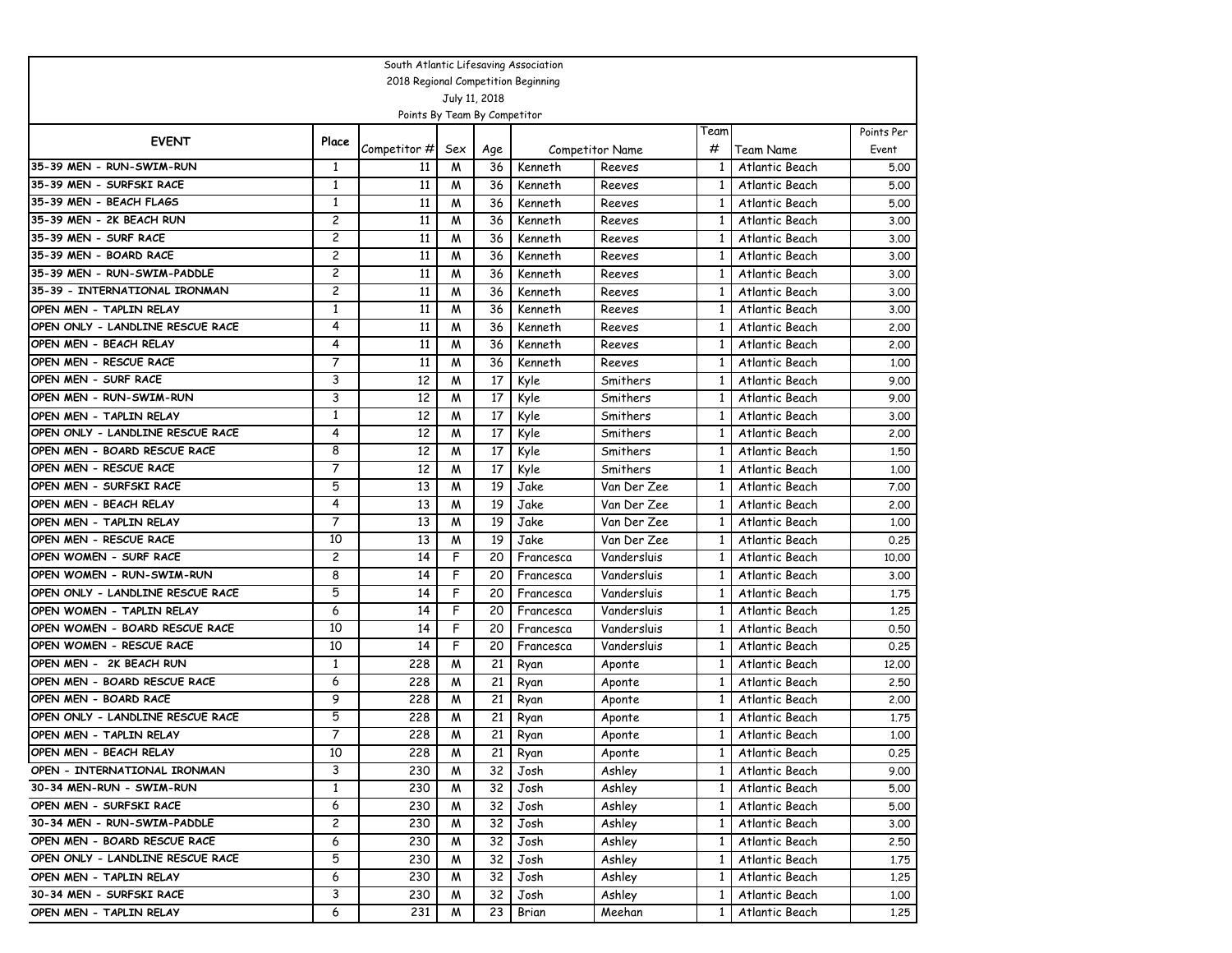| South Atlantic Lifesaving Association                     |                                |                              |                         |                 |                                     |                              |                                |                                  |               |  |  |  |
|-----------------------------------------------------------|--------------------------------|------------------------------|-------------------------|-----------------|-------------------------------------|------------------------------|--------------------------------|----------------------------------|---------------|--|--|--|
|                                                           |                                |                              |                         |                 | 2018 Regional Competition Beginning |                              |                                |                                  |               |  |  |  |
|                                                           |                                |                              |                         | July 11, 2018   |                                     |                              |                                |                                  |               |  |  |  |
|                                                           |                                | Points By Team By Competitor |                         |                 |                                     |                              |                                |                                  |               |  |  |  |
| <b>EVENT</b>                                              | Place                          |                              |                         |                 |                                     |                              | Team                           |                                  | Points Per    |  |  |  |
|                                                           |                                | Competitor #                 | Sex                     | Age             |                                     | Competitor Name              | #                              | Team Name                        | Event         |  |  |  |
| OPEN MEN - RESCUE RACE                                    | 10                             | 231                          | M                       | 23              | Brian                               | Meehan                       | 1                              | Atlantic Beach                   | 0.25          |  |  |  |
| OPEN MEN - BEACH RELAY                                    | 10                             | 231                          | M                       | 23              | Brian                               | Meehan                       | $\mathbf{1}$                   | Atlantic Beach                   | 0.25          |  |  |  |
| OPEN MEN - BOARD RACE                                     | 6                              | 232                          | W                       | 26              | Derek                               | Droege                       | $\mathbf{1}$                   | Atlantic Beach                   | 5.00          |  |  |  |
| OPEN - INTERNATIONAL IRONMAN                              | 9                              | 232                          | W                       | 26              | Derek                               | Droege                       | $\mathbf{1}$                   | Atlantic Beach                   | 2.00          |  |  |  |
| OPEN ONLY - LANDLINE RESCUE RACE                          | 5                              | 232                          | W                       | 26              | Derek                               | Droege                       | $\mathbf{1}$                   | Atlantic Beach                   | 1.75          |  |  |  |
| OPEN MEN - TAPLIN RELAY                                   | 6                              | 232                          | M                       | 26              | Derek                               | Droege                       | 1                              | Atlantic Beach                   | 1,25          |  |  |  |
| OPEN MEN - BEACH RELAY                                    | 10                             | 232                          | W                       | 26              | Derek                               | Droege                       | $\mathbf{1}$                   | Atlantic Beach                   | 0.25          |  |  |  |
| 55-59 MEN - 2K BEACH RUN                                  | $\mathbf{1}$                   | 240                          | M                       | 56              | Roger                               | Wilson                       | $\mathbf{1}$                   | Atlantic Beach                   | 5.00          |  |  |  |
| 55-59 MEN - SURF RACE                                     | $\mathbf{1}$                   | 240                          | W                       | 56              | Roger                               | Wilson                       | $\mathbf{1}$                   | Atlantic Beach                   | 5.00          |  |  |  |
| 55-59 MEN - BOARD RACE                                    | 1                              | 240                          | M                       | 56              | Roger                               | Wilson                       | 1                              | Atlantic Beach                   | 5.00          |  |  |  |
| 55-59 MEN - SURFSKI RACE<br>55-59 - INTERNATIONAL IRONMAN | 1                              | 240                          | M                       | 56              | Roger                               | Wilson                       | 1                              | Atlantic Beach                   | 5.00          |  |  |  |
| 55-59 MEN - RUN-SWIM-RUN                                  | $\mathbf{1}$<br>$\overline{c}$ | 240                          | W                       | 56              | Roger                               | Wilson                       | $\mathbf{1}$                   | Atlantic Beach                   | 5.00          |  |  |  |
|                                                           | $\mathbf{1}$                   | 240                          | W                       | 56              | Roger                               | Wilson                       | $\mathbf{1}$<br>$\overline{c}$ | Atlantic Beach                   | 3.00          |  |  |  |
| OPEN MEN - SURF RACE<br>OPEN MEN - RESCUE RACE            |                                | 15                           | W                       | 16              | Trey                                | Adkins<br>Adkins             |                                | Carolina Beach                   | 12.00         |  |  |  |
| 45-49 MEN - 2K BEACH RUN                                  | 1<br>3                         | 15                           | W                       | 16              | Trey                                |                              | 2                              | Carolina Beach                   | 3.00          |  |  |  |
| 45-49 MEN - BEACH FLAGS                                   | 3                              | 18                           | W                       | 48              | Matt                                | Brzescinski                  | 2                              | Carolina Beach                   | 1.00          |  |  |  |
| OPEN MEN - RUN-SWIM-RUN                                   | $\mathbf{1}$                   | 18<br>20                     | W<br>M                  | 48<br>16        | Matt                                | Brzescinski<br><b>Butner</b> | $\mathbf{2}$<br>2              | Carolina Beach<br>Carolina Beach | 1.00          |  |  |  |
| OPEN MEN - SURF RACE                                      | 6                              | 20                           | W                       | 16              | Garrett<br>Garrett                  | Butner                       | $\overline{c}$                 | Carolina Beach                   | 12,00<br>5.00 |  |  |  |
| OPEN MEN - RESCUE RACE                                    | 1                              | 20                           | M                       | 16              | Garrett                             | Butner                       | 2                              | Carolina Beach                   | 3.00          |  |  |  |
| OPEN MEN - RESCUE RACE                                    | 1                              | 22                           | M                       | 19              | David                               | Hicks                        | 2                              | Carolina Beach                   | 3.00          |  |  |  |
| 40-44 MEN - BEACH FLAGS                                   | $\overline{c}$                 | 23                           | M                       | 42              | Chris                               | Holler                       | $\mathbf{2}$                   | Carolina Beach                   | 3.00          |  |  |  |
| 40-44 MEN - 2K BEACH RUN                                  | 3                              | 23                           | W                       | 42              | Chris                               | Holler                       | $\mathbf{2}$                   | Carolina Beach                   | 1.00          |  |  |  |
| OPEN WOMEN - SURF RACE                                    | 4                              | 24                           | F                       | 19              | Aleta                               | Jewell                       | 2                              | Carolina Beach                   | 8.00          |  |  |  |
| OPEN MEN - RESCUE RACE                                    | 1                              | 30                           | W                       | 31              | Jake                                | Ritter                       | 2                              | Carolina Beach                   | 3.00          |  |  |  |
| OPEN MEN - BEACH FLAGS                                    | 9                              | 32                           | M                       | 19              | Ian                                 | Butler                       | 3                              | Charleston County                | 2.00          |  |  |  |
| OPEN MEN - BEACH RELAY                                    | 7                              | 32                           | W                       | 19              | Ian                                 | Butler                       | 3                              | Charleston County                | 1.00          |  |  |  |
| OPEN ONLY - LANDLINE RESCUE RACE                          | $\overline{c}$                 | 33                           | W                       | 21              | Noah                                | Butler                       | 3                              | Charleston County                | 2.50          |  |  |  |
| OPEN MEN - RESCUE RACE                                    | 9                              | 33                           | M                       | 21              | Noah                                | Butler                       | 3                              | Charleston County                | 0.50          |  |  |  |
| OPEN MEN - BOARD RESCUE RACE                              | 3                              | 34                           | M                       | 17              | Caleb                               | Clark                        | 3                              | Charleston County                | 4.50          |  |  |  |
| OPEN MEN - TAPLIN RELAY                                   | 9                              | 34                           | M                       | 17              | Caleb                               | Clark                        | 3                              | Charleston County                | 0.50          |  |  |  |
| OPEN WOMEN - RESCUE RACE                                  | $\overline{c}$                 | 35                           | F                       | 18              | Lauren                              | Cox                          | 3                              | Charleston County                | 2.50          |  |  |  |
| OPEN WOMEN - BEACH RELAY                                  | 9                              | 35                           | F                       | 18              | Lauren                              | Cox                          | 3                              | Charleston County                | 0.50          |  |  |  |
| OPEN WOMEN - BOARD RACE                                   | 6                              | 36                           | $\overline{\mathsf{F}}$ | $\overline{21}$ | Emma                                | Cvitanovich                  | 3                              | Charleston County                | 5.00          |  |  |  |
| OPEN WOMEN - BOARD RESCUE RACE                            | 6                              | 36                           | F                       | 21              | Emma                                | Cvitanovich                  | 3                              | Charleston County                | 2.50          |  |  |  |
| OPEN WOMEN - TAPLIN RELAY                                 | 8                              | 36                           | F                       | 21              | Emma                                | Cvitanovich                  | 3                              | Charleston County                | 0.75          |  |  |  |
| OPEN WOMEN - TAPLIN RELAY                                 | 8                              | 37                           | $\mathsf F$             | 22              | Kaitlyn                             | Deitsch                      | 3                              | Charleston County                | 0.75          |  |  |  |
| OPEN WOMEN - BEACH RELAY                                  | 9                              | 37                           | F                       | 22              | Kaitlyn                             | Deitsch                      | 3                              | Charleston County                | 0.50          |  |  |  |
| OPEN WOMEN - BEACH RELAY                                  | 9                              | 38                           | F                       | 19              | Kristen                             | Douglass                     | 3                              | Charleston County                | 0.50          |  |  |  |
| OPEN WOMEN - TAPLIN RELAY                                 | 10                             | 38                           | F                       | 19              | Kristen                             | Douglass                     | 3                              | Charleston County                | 0.25          |  |  |  |
| 40-44 MEN - SURF RACE                                     | 2                              | 39                           | M                       | 42              | Stephen                             | Fernandez                    | 3                              | Charleston County                | 3.00          |  |  |  |
| OPEN ONLY - LANDLINE RESCUE RACE                          | 2                              | 39                           | M                       | 42              | Stephen                             | Fernandez                    | 3                              | Charleston County                | 2.50          |  |  |  |
| 40-44 MEN - RUN-SWIM-PADDLE                               | 3                              | 39                           | W                       | 42              | Stephen                             | Fernandez                    | 3                              | Charleston County                | 1.00          |  |  |  |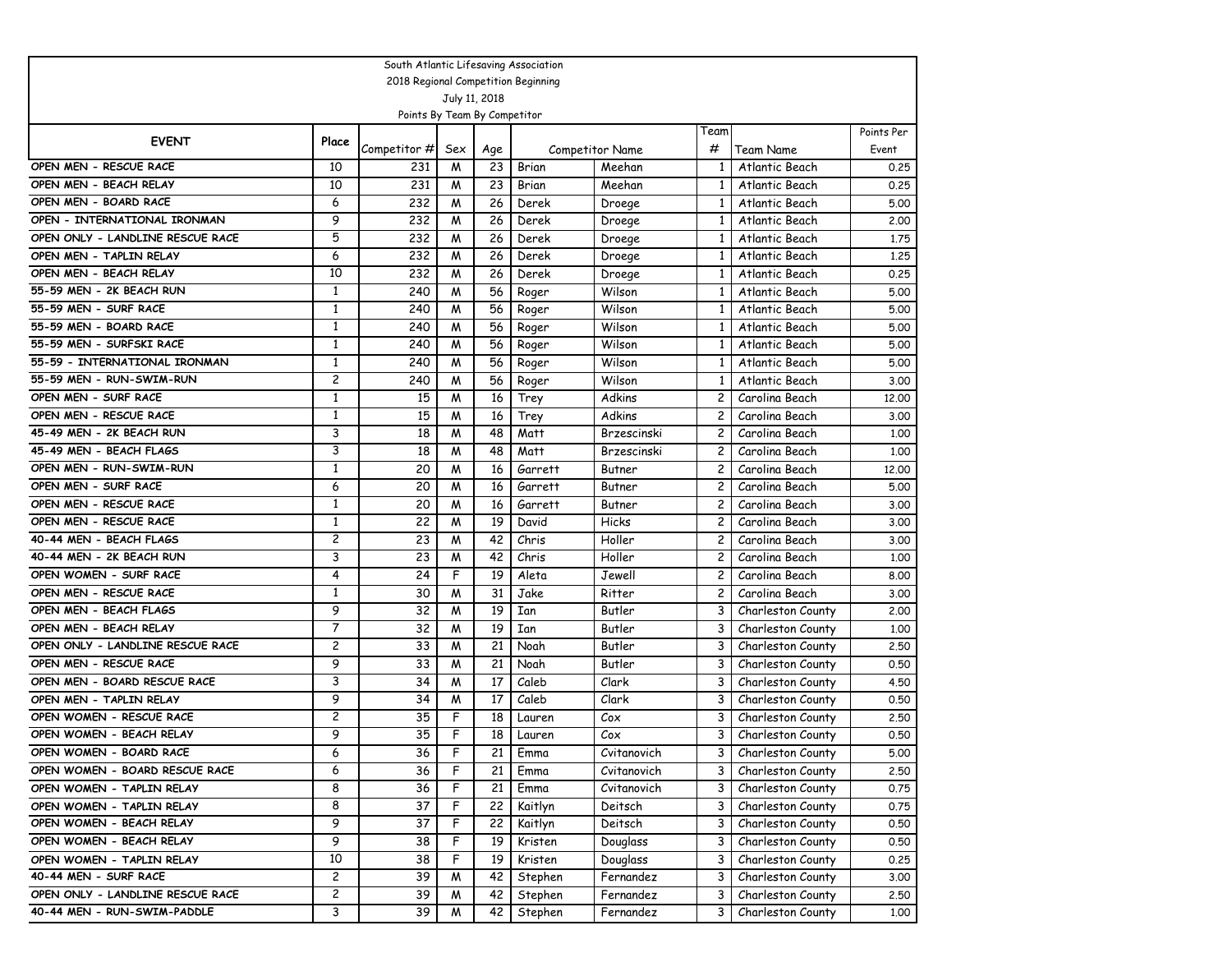| South Atlantic Lifesaving Association                 |                |                                     |                |                 |                 |                                     |           |                                        |                     |  |  |
|-------------------------------------------------------|----------------|-------------------------------------|----------------|-----------------|-----------------|-------------------------------------|-----------|----------------------------------------|---------------------|--|--|
|                                                       |                | 2018 Regional Competition Beginning |                |                 |                 |                                     |           |                                        |                     |  |  |
|                                                       |                |                                     |                | July 11, 2018   |                 |                                     |           |                                        |                     |  |  |
|                                                       |                | Points By Team By Competitor        |                |                 |                 |                                     |           |                                        |                     |  |  |
| <b>EVENT</b>                                          | Place          |                                     |                |                 |                 |                                     | Team<br># |                                        | Points Per<br>Event |  |  |
| 40-44 MEN - RUN-SWIM-RUN                              | 3              | Competitor #<br>39                  | Sex<br>W       | Age<br>42       | Stephen         | <b>Competitor Name</b><br>Fernandez | 3         | Team Name<br>Charleston County         |                     |  |  |
| OPEN MEN - RESCUE RACE                                | 9              | 39                                  |                |                 |                 | Fernandez                           | 3         |                                        | 1.00                |  |  |
| 60-64 MEN - RUN-SWIM-RUN                              | $\mathbf{1}$   | 42                                  | M<br>W         | 42<br>63        | Stephen<br>John | Hall                                | 3         | Charleston County                      | 0.50                |  |  |
| 60-64 MEN - 2K BEACH RUN                              | $\overline{c}$ | 42                                  | W              | 63              | John            | Hall                                | 3         | Charleston County                      | 5.00                |  |  |
| 60-64 MEN - SURF RACE                                 | $\overline{c}$ | 42                                  |                |                 |                 |                                     | 3         | Charleston County                      | 3.00                |  |  |
| 60-64 MEN - RUN-SWIM-PADDLE                           | $\overline{c}$ | 42                                  | W<br>W         | 63<br>63        | John<br>John    | Hall<br>Hall                        | 3         | Charleston County<br>Charleston County | 3.00                |  |  |
| 60-64 MEN - SURFSKI RACE                              | 2              |                                     |                |                 |                 |                                     |           |                                        | 3.00                |  |  |
| 60-64 - INTERNATIONAL IRONMAN                         | $\overline{c}$ | 42<br>42                            | W              | 63<br>63        | John            | Hall                                | 3<br>3    | Charleston County                      | 3.00                |  |  |
| 60-64 MEN - BOARD RACE                                | 3              | 42                                  | W<br>W         | 63              | John            | Hall                                | 3         | Charleston County                      | 3.00                |  |  |
| 60-64 MEN - BEACH FLAGS                               | 3              |                                     |                | 63              | John            | Hall<br>Hall                        | 3         | Charleston County                      | 1.00                |  |  |
| OPEN MEN - BEACH RELAY                                | $\overline{7}$ | 42<br>43                            | W<br>W         | 21              | John<br>Chris   |                                     | 3         | Charleston County<br>Charleston County | 1.00                |  |  |
|                                                       | 9              |                                     |                |                 |                 | Hamberger                           |           |                                        | 1,00                |  |  |
| OPEN MEN - TAPLIN RELAY<br>OPEN MEN - RUN-SWIM-PADDLE | 4              | 43<br>44                            | M<br>W         | 21<br>22        | Chris<br>Chase  | Hamberger<br>Heffron                | 3<br>3    | Charleston County                      | 0.50                |  |  |
| OPEN MEN - BOARD RESCUE RACE                          | 3              | 44                                  | W              | 22              | Chase           | Heffron                             | 3         | Charleston County                      | 8.00                |  |  |
| OPEN MEN - RESCUE RACE                                | 9              | 44                                  |                | 22              |                 |                                     | 3         | Charleston County                      | 4.50                |  |  |
| OPEN MEN - TAPLIN RELAY                               | 9              | 44                                  | W<br>W         | 22              | Chase<br>Chase  | Heffron<br>Heffron                  | 3         | Charleston County<br>Charleston County | 0.50<br>0.50        |  |  |
| OPEN MEN - RUN-SWIM-RUN                               | 5              | 45                                  | W              | 19              |                 | Hutton                              | 3         |                                        |                     |  |  |
| OPEN MEN - BOARD RESCUE RACE                          | 1              | 45                                  | W              | 19              | Alex<br>Alex    | Hutton                              | 3         | Charleston County                      | 7.00                |  |  |
| OPEN MEN - RUN-SWIM-PADDLE                            | 10             | 45                                  | W              | 19              | Alex            | Hutton                              | 3         | Charleston County<br>Charleston County | 6.00<br>1,00        |  |  |
| OPEN MEN - BOARD RESCUE RACE                          | $\mathbf{1}$   | 46                                  | W              | 21              | Max             | Hutton                              | 3         | Charleston County                      | 6.00                |  |  |
| OPEN - INTERNATIONAL IRONMAN                          | $\overline{7}$ | 46                                  | W              | 21              | Max             | Hutton                              | 3         | Charleston County                      | 4.00                |  |  |
| OPEN MEN - BOARD RACE                                 | 8              | 46                                  | M              | 21              | Max             | Hutton                              | 3         | Charleston County                      | 3.00                |  |  |
| OPEN MEN - RUN-SWIM-PADDLE                            | 8              | 46                                  | W              | 21              | Max             | Hutton                              | 3         | Charleston County                      | 3.00                |  |  |
| OPEN WOMEN - RUN-SWIM-RUN                             | 3              | 49                                  | F              | 17              | Kelsey          | Kraft                               | 3         | Charleston County                      | 9.00                |  |  |
| OPEN WOMEN - RUN-SWIM-PADDLE                          | 8              | 49                                  | F              | 17              | Kelsey          | <b>Kraft</b>                        | 3         | Charleston County                      | 3.00                |  |  |
| OPEN ONLY - LANDLINE RESCUE RACE                      | $\overline{c}$ | 49                                  | F              | 17              | Kelsey          | <b>Kraft</b>                        | 3         | Charleston County                      | 2.50                |  |  |
| OPEN WOMEN - BOARD RESCUE RACE                        | 6              | 49                                  | F              | 17              | Kelsey          | Kraft                               | 3         | Charleston County                      | 2.50                |  |  |
| OPEN WOMEN - SURF RACE                                | 9              | 49                                  | F              | 17              | Kelsey          | Kraft                               | 3         | Charleston County                      | 2.00                |  |  |
| OPEN WOMEN - TAPLIN RELAY                             | 8              | 49                                  | F              | 17              | Kelsey          | Kraft                               | 3         | Charleston County                      | 0.75                |  |  |
| OPEN WOMEN - BOARD RESCUE RACE                        | 5              | 51                                  | F              | 20              | Elise           | LaVoi                               | 3         | Charleston County                      | 3.50                |  |  |
| OPEN WOMEN - TAPLIN RELAY                             | 10             | 51                                  | F              | 20              | Elise           | LaVoi                               | 3         | Charleston County                      | 0.25                |  |  |
| OPEN MEN - BEACH RELAY                                | 7              | 52                                  | M              | 20              | Robert          | McDowell                            | 3         | Charleston County                      | 1,00                |  |  |
| OPEN WOMEN - BOARD RESCUE RACE                        | 5              | 56                                  | F              | 23              | Faye            | Patat                               | 3         | Charleston County                      | 3.50                |  |  |
| OPEN WOMEN - TAPLIN RELAY                             | 8              | 56                                  | $\overline{F}$ | $\overline{23}$ | Faye            | Patat                               |           | Charleston County                      | 0.75                |  |  |
| OPEN WOMEN - BEACH RELAY                              | 9              | 56                                  | F              | 23              | Faye            | Patat                               | 3         | Charleston County                      | 0.50                |  |  |
| OPEN WOMEN - TAPLIN RELAY                             | 10             | 57                                  | $\overline{F}$ | 20              | Allison         | Pegram                              | 3         | Charleston County                      | 0.25                |  |  |
| OPEN ONLY - LANDLINE RESCUE RACE                      | $\overline{c}$ | 58                                  | M              | 21              | Jacob           | Peller                              | 3         | Charleston County                      | 2.50                |  |  |
| OPEN MEN - RESCUE RACE                                | 9              | 58                                  | W              | 21              | Jacob           | Peller                              | 3         | Charleston County                      | 0.50                |  |  |
| 45-49 MEN - SURFSKI RACE                              | 3              | 60                                  | M              | 47              | John            | Radel                               | 3         | Charleston County                      | 1.00                |  |  |
| 50-54 MEN - 2K BEACH RUN                              | $\mathbf{1}$   | 62                                  | M              | 50              | Justin          | Schaay                              | 3         | Charleston County                      | 5.00                |  |  |
| 50-54 MEN - SURF RACE                                 | $\mathbf{1}$   | 62                                  | M              | 50              | Justin          | Schaay                              | 3         | Charleston County                      | 5.00                |  |  |
| 50-54 MEN - BOARD RACE                                | $\mathbf{1}$   | 62                                  | M              | 50              | Justin          | Schaay                              | 3         | Charleston County                      | 5.00                |  |  |
| 50-54 MEN - RUN-SWIM-PADDLE                           | $\mathbf{1}$   | 62                                  | M              | 50              | Justin          | Schaay                              | 3         | Charleston County                      | 5.00                |  |  |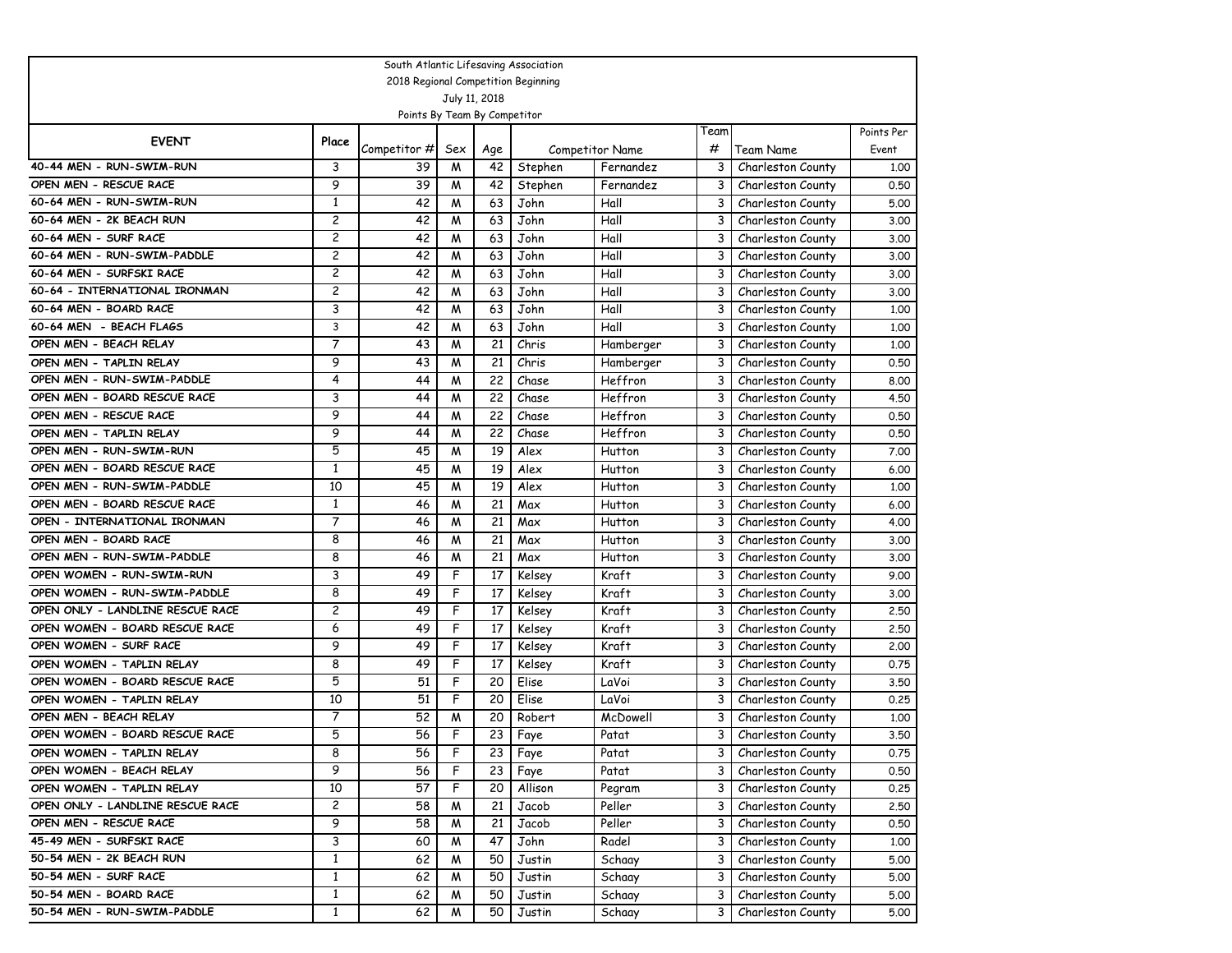| South Atlantic Lifesaving Association |                |                              |                |               |                                     |                        |                |                                        |                     |  |  |  |
|---------------------------------------|----------------|------------------------------|----------------|---------------|-------------------------------------|------------------------|----------------|----------------------------------------|---------------------|--|--|--|
|                                       |                |                              |                |               | 2018 Regional Competition Beginning |                        |                |                                        |                     |  |  |  |
|                                       |                |                              |                | July 11, 2018 |                                     |                        |                |                                        |                     |  |  |  |
|                                       |                | Points By Team By Competitor |                |               |                                     |                        |                |                                        |                     |  |  |  |
| <b>EVENT</b>                          | Place          |                              |                |               |                                     |                        | Team<br>#      |                                        | Points Per<br>Event |  |  |  |
| 50-54 MEN - RUN-SWIM-RUN              | 1              | Competitor #<br>62           | Sex<br>W       | Age<br>50     | Justin                              | <b>Competitor Name</b> | 3              | Team Name<br>Charleston County         | 5.00                |  |  |  |
| 50-54 MEN - SURFSKI RACE              | 1              | 62                           | M              | 50            | Justin                              | Schaay<br>Schaay       | 3              |                                        | 5.00                |  |  |  |
| 50-54 - INTERNATIONAL IRONMAN         | 1              | 62                           | W              | 50            |                                     |                        | 3              | Charleston County                      | 5.00                |  |  |  |
| 50-54 MEN - BEACH FLAGS               | $\mathbf{1}$   | 62                           | W              | 50            | Justin<br>Justin                    | Schaay<br>Schaay       | 3              | Charleston County<br>Charleston County | 5.00                |  |  |  |
| OPEN MEN - TAPLIN RELAY               | 9              | 62                           | W              | 50            | Justin                              | Schaay                 | 3              | Charleston County                      | 0.50                |  |  |  |
| OPEN MEN - BEACH RELAY                | $\overline{7}$ | 63                           | W              | 18            | Palmer                              | Smyth                  | 3              | Charleston County                      | 1,00                |  |  |  |
| OPEN WOMEN - TAPLIN RELAY             | 10             | 66                           | F              | 21            | Abigail                             | Warman                 | 3              | Charleston County                      | 0.25                |  |  |  |
| OPEN WOMEN - 2K BEACH RUN             | 4              | 67                           | F              | 19            | Mary                                | Wilson                 | 3              | Charleston County                      | 8.00                |  |  |  |
| 45-49 MEN - 2K BEACH RUN              | $\overline{c}$ | 192                          | M              | 47            | Adam                                | Clark                  | 3              | Charleston County                      | 3.00                |  |  |  |
| 45-49 MEN - BEACH FLAGS               | $\overline{c}$ | 192                          | W              | 47            | Adam                                | Clark                  | 3              | Charleston County                      | 3.00                |  |  |  |
| 35-39 MEN - 2K BEACH RUN              | $\mathbf{1}$   | 235                          | W              | 39            | John                                | vonRosenberg           | 3              | Charleston County                      | 5.00                |  |  |  |
| 35-39 MEN - SURF RACE                 | $\mathbf{1}$   | 235                          | M              | 39            | John                                | vonRosenberg           | 3              | Charleston County                      | 5.00                |  |  |  |
| 35-39 MEN - BOARD RACE                | $\mathbf{1}$   | 235                          | W              | 39            | John                                | vonRosenberg           | 3              | Charleston County                      | 5.00                |  |  |  |
| 35-39 MEN - RUN-SWIM-PADDLE           | $\mathbf{1}$   | 235                          | W              | 39            | John                                | vonRosenberg           | 3              | Charleston County                      | 5.00                |  |  |  |
| 35-39 - INTERNATIONAL IRONMAN         | $\mathbf{1}$   | 235                          | W              | 39            | John                                | vonRosenberg           | 3              | Charleston County                      | 5.00                |  |  |  |
| 35-39 MEN - RUN-SWIM-RUN              | 2              | 235                          | W              | 39            | John                                | vonRosenberg           | 3              | Charleston County                      | 3.00                |  |  |  |
| 35-39 MEN - SURFSKI RACE              | $\overline{c}$ | 235                          | W              | 39            | John                                | vonRosenberg           | 3              | Charleston County                      | 3.00                |  |  |  |
| 35-39 MEN - BEACH FLAGS               | $\overline{c}$ | 235                          | W              | 39            | John                                | vonRosenberg           | 3              | Charleston County                      | 3.00                |  |  |  |
| OPEN WOMEN - 2K BEACH RUN             | $\mathbf{1}$   | 68                           | F              | 23            | Grace                               | <b>Bennett</b>         | 5              | Corolla                                | 12,00               |  |  |  |
| OPEN WOMEN - BEACH FLAGS              | 4              | 68                           | F              | 23            | Grace                               | <b>Bennett</b>         | 5              | Corolla                                | 8.00                |  |  |  |
| OPEN WOMEN - BEACH RELAY              | $\mathbf{1}$   | 68                           | F              | 23            | Grace                               | <b>Bennett</b>         | 5              | Corolla                                | 3.00                |  |  |  |
| OPEN WOMEN - RESCUE RACE              | 6              | 68                           | F              | 23            | Grace                               | <b>Bennett</b>         | 5              | Corolla                                | 1,25                |  |  |  |
| 40-44 MEN - RUN-SWIM-RUN              | 1              | 69                           | W              | 42            | Shaun                               | Buen                   | 5              | Corolla                                | 5.00                |  |  |  |
| 40-44 MEN - BEACH FLAGS               | $\mathbf{1}$   | 69                           | M              | 42            | Shaun                               | Buen                   | 5              | Corolla                                | 5.00                |  |  |  |
| 40-44 MEN - 2K BEACH RUN              | $\overline{c}$ | 69                           | M              | 42            | Shaun                               | Buen                   | 5              | Corolla                                | 3.00                |  |  |  |
| 40-44 MEN - RUN-SWIM-PADDLE           | $\overline{c}$ | 69                           | M              | 42            | Shaun                               | Buen                   | 5              | Corolla                                | 3.00                |  |  |  |
| OPEN MEN - RESCUE RACE                | 6              | 69                           | M              | 42            | Shaun                               | Buen                   | 5              | Corolla                                | 1,25                |  |  |  |
| 40-44 MEN - SURF RACE                 | 3              | 69                           | M              | 42            | Shaun                               | Buen                   | 5              | Corolla                                | 1.00                |  |  |  |
| 40-44 MEN - BOARD RACE                | 3              | 69                           | M              | 42            | Shaun                               | Buen                   | 5              | Corolla                                | 1,00                |  |  |  |
| 40-44 MEN - SURFSKI RACE              | 3              | 69                           | W              | 42            | Shaun                               | Buen                   | 5              | Corolla                                | 1.00                |  |  |  |
| 40-44 - INTERNATIONAL IRONMAN         | 3              | 69                           | W              | 42            | Shaun                               | Buen                   | 5              | Corolla                                | 1,00                |  |  |  |
| OPEN MEN - RESCUE RACE                | 6              | 70                           | M              | 21            | Derek                               | Ciralo                 | 5              | Corolla                                | 1,25                |  |  |  |
| OPEN MEN - BEACH RELAY                | $\mathbf{1}$   | 71                           | W              | 21            | Michael                             | Flwood                 | 5              | Corolla                                | 3.00                |  |  |  |
| OPEN WOMEN - RUN-SWIM-PADDLE          | 6              | 72                           | $\overline{F}$ | 19            | Lindsey                             | Lucas                  | $\overline{5}$ | Corolla                                | 5.00                |  |  |  |
| OPEN WOMEN - RESCUE RACE              | 6              | 72                           | F              | 19            | Lindsey                             | Lucas                  | 5              | Corolla                                | 1.25                |  |  |  |
| OPEN WOMEN - SURF RACE                | $\mathbf{1}$   | 73                           | F              | 24            | Bailie                              | Monahan                | 5              | Corolla                                | 12,00               |  |  |  |
| OPEN WOMEN - RUN-SWIM-RUN             | $\mathbf{1}$   | 73                           | F              | 24            | Bailie                              | Monahan                | 5              | Corolla                                | 12.00               |  |  |  |
| OPEN WOMEN - RUN-SWIM-PADDLE          | 9              | 73                           | F              | 24            | Bailie                              | Monahan                | 5              | Corolla                                | 2.00                |  |  |  |
| OPEN WOMEN - RESCUE RACE              | 6              | 73                           | F              | 24            | Bailie                              | Monahan                | 5              | Corolla                                | 1.25                |  |  |  |
| OPEN MEN - BOARD RACE                 | 5              | 74                           | M              | 30            | Sean                                | Sonnenberg             | 5              | Corolla                                | 7.00                |  |  |  |
| 30-34 MEN - 2K BEACH RUN              | $\mathbf{1}$   | 74                           | M              | 30            | Sean                                | Sonnenberg             | 5              | Corolla                                | 5.00                |  |  |  |
| 30-34 MEN - BOARD RACE                | $\mathbf{1}$   | 74                           | M              | 30            | Sean                                | Sonnenberg             | 5              | Corolla                                | 5.00                |  |  |  |
| OPEN MEN - RUN-SWIM-PADDLE            | 6              | 74                           | M              | 30            | Sean                                | Sonnenberg             | 5              | Corolla                                | 5.00                |  |  |  |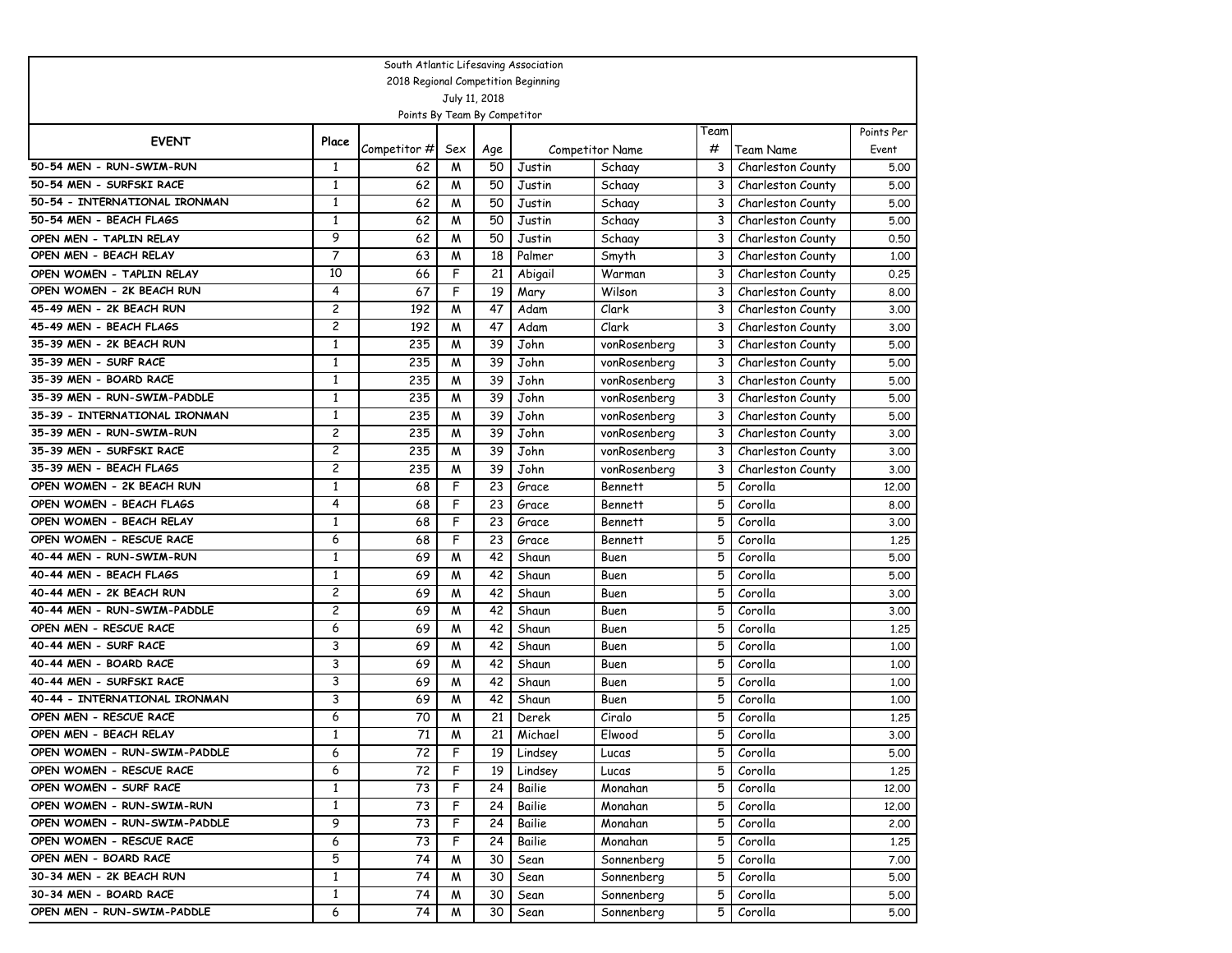| South Atlantic Lifesaving Association             |                |                                     |                |               |                |                        |        |                    |              |  |  |
|---------------------------------------------------|----------------|-------------------------------------|----------------|---------------|----------------|------------------------|--------|--------------------|--------------|--|--|
|                                                   |                | 2018 Regional Competition Beginning |                |               |                |                        |        |                    |              |  |  |
|                                                   |                |                                     |                | July 11, 2018 |                |                        |        |                    |              |  |  |
|                                                   |                | Points By Team By Competitor        |                |               |                |                        |        |                    |              |  |  |
| <b>EVENT</b>                                      | Place          |                                     |                |               |                |                        | Team   |                    | Points Per   |  |  |
|                                                   |                | Competitor #                        | Sex            | Age           |                | <b>Competitor Name</b> | #      | Team Name          | Event        |  |  |
| 30-34 MEN - RUN-SWIM-PADDLE                       | 1              | 74                                  | M              | 30            | Sean           | Sonnenberg             | 5      | Corolla            | 5.00         |  |  |
| OPEN MEN - BEACH FLAGS<br>30-34 MEN - SURF RACE   | 6<br>2         | 74                                  | M              | 30            | Sean           | Sonnenberg             | 5      | Corolla            | 5.00         |  |  |
|                                                   | $\overline{c}$ | 74<br>74                            | M              | 30            | Sean           | Sonnenberg             | 5<br>5 | Corolla<br>Corolla | 3.00         |  |  |
| 30-34 MEN - BEACH FLAGS<br>OPEN MEN - RESCUE RACE | 6              | 74                                  | M              | 30            | Sean           | Sonnenberg             | 5      |                    | 3.00         |  |  |
| OPEN MEN - BEACH RELAY                            | 3              | 209                                 | W<br>W         | 30<br>21      | Sean<br>Jonah  | Sonnenberg<br>Sorvillo | 5      | Corolla<br>Corolla | 1,25         |  |  |
| 55-59 MEN - RUN-SWIM-RUN                          | 1              | 76                                  |                | 57            |                |                        | 14     |                    | 2.25         |  |  |
| 55-59 MEN - BEACH FLAGS                           | 1              | 76                                  | M<br>M         | 57            | Mirek<br>Mirek | Dabrowski<br>Dabrowski | 14     | Duck               | 5.00<br>5.00 |  |  |
| OPEN WOMEN - BEACH FLAGS                          | 7              | 77                                  | F              | 21            | Rachel         |                        | 14     | Duck<br>Duck       |              |  |  |
| OPEN WOMEN - BEACH RELAY                          | $\mathbf{1}$   | 77                                  | F              | 21            | Rachel         | Dumene                 | 14     | Duck               | 4.00<br>3.00 |  |  |
| OPEN ONLY - LANDLINE RESCUE RACE                  | 6              | 77                                  | F              | 21            | Rachel         | Dumene<br>Dumene       | 14     | Duck               | 1,25         |  |  |
| OPEN MEN - BEACH RELAY                            | 1              | 78                                  | M              | 19            | Merrick        | Elim                   | 14     | Duck               | 3.00         |  |  |
| OPEN WOMEN - BEACH RELAY                          | 7              | 79                                  | F              | 20            | Anna           | Gilliam                | 14     | Duck               | 1.00         |  |  |
| OPEN WOMEN - RESCUE RACE                          | $\mathbf{1}$   | 80                                  | F              | 25            | Avery          | Graves                 | 14     | Duck               | 3.00         |  |  |
| OPEN WOMEN - BEACH RELAY                          | 7              | 80                                  | F              | 25            | Avery          | Graves                 | 14     | Duck               | 1,00         |  |  |
| OPEN MEN - BEACH RELAY                            | 3              | 81                                  | W              | 18            | Logan          | Haas                   | 14     | Duck               | 2.25         |  |  |
| OPEN MEN - BEACH FLAGS                            | 7              | 82                                  | M              | 18            | Brent          | Jenkins                | 14     | Duck               | 4.00         |  |  |
| OPEN MEN - BEACH RELAY                            | $\mathbf{1}$   | 82                                  | M              | 18            | Brent          | <b>Jenkins</b>         | 14     | Duck               | 3.00         |  |  |
| OPEN MEN - BEACH RELAY                            | $\mathbf{1}$   | 83                                  | M              | 21            | Andrew         | Knight                 | 14     | Duck               | 3.00         |  |  |
| OPEN MEN - TAPLIN RELAY                           | 4              | 83                                  | М              | 21            | Andrew         | Knight                 | 14     | Duck               | 2.00         |  |  |
| OPEN MEN - BEACH RELAY                            | 3              | 84                                  | W              | 19            | Ben            | Knight                 | 14     | Duck               | 2.25         |  |  |
| OPEN WOMEN - BEACH RELAY                          | 1              | 85                                  | F              | 20            | Becca          | Liebrandt              | 14     | Duck               | 3.00         |  |  |
| OPEN WOMEN - RESCUE RACE                          | 6              | 85                                  | F              | 20            | Becca          | Liebrandt              | 14     | Duck               | 1,25         |  |  |
| OPEN MEN - BOARD RACE                             | $\mathbf{1}$   | 86                                  | M              | 41            | Phill          | Lloyd                  | 14     | Duck               | 12,00        |  |  |
| OPEN MEN - SURFSKI RACE                           | $\mathbf{1}$   | 86                                  | M              | 41            | Phill          | Lloyd                  | 14     | Duck               | 12,00        |  |  |
| OPEN - INTERNATIONAL IRONMAN                      | $\mathbf{1}$   | 86                                  | W              | 41            | Phill          | Lloyd                  | 14     | Duck               | 12,00        |  |  |
| OPEN MEN - RUN-SWIM-PADDLE                        | 3              | 86                                  | M              | 41            | Phill          | Lloyd                  | 14     | Duck               | 9.00         |  |  |
| 40-44 MEN - SURF RACE                             | 1              | 86                                  | M              | 41            | Phill          | Lloyd                  | 14     | Duck               | 5.00         |  |  |
| 40-44 MEN - SURFSKI RACE                          | $\mathbf{1}$   | 86                                  | M              | 41            | Phill          | Lloyd                  | 14     | Duck               | 5.00         |  |  |
| 40-44 - INTERNATIONAL IRONMAN                     | $\mathbf{1}$   | 86                                  | M              | 41            | Phill          | Lloyd                  | 14     | Duck               | 5.00         |  |  |
| 40-44 MEN - BOARD RACE                            | 2              | 86                                  | M              | 41            | Phill          | Lloyd                  | 14     | Duck               | 3.00         |  |  |
| OPEN MEN - TAPLIN RELAY                           | 4              | 86                                  | M              | 41            | Phill          | Lloyd                  | 14     | Duck               | 2,00         |  |  |
| OPEN WOMEN - RUN-SWIM-RUN                         | 4              | 89                                  | F              | 21            | Manuela        | Sampaio                | 14     | Duck               | 8.00         |  |  |
| OPEN WOMEN - SURF RACE                            | 8              | 89                                  | $\overline{F}$ | 21            | Manuela        | Sampaio                |        | 14 Duck            | 3.00         |  |  |
| OPEN WOMEN - RESCUE RACE                          | $\mathbf{1}$   | 89                                  | F              | 21            | Manuela        | Sampaio                | 14     | Duck               | 3.00         |  |  |
| OPEN WOMEN - BOARD RESCUE RACE                    | 8              | 89                                  | F              | 21            | Manuela        | Sampaio                | 14     | Duck               | 1,50         |  |  |
| OPEN - INTERNATIONAL IRONWOMAN                    | 7              | 90                                  | F              | 22            | Emily          | Sarratt                | 14     | Duck               | 4.00         |  |  |
| OPEN WOMEN - RESCUE RACE                          | $\mathbf{1}$   | 90                                  | F              | 22            | Emily          | Sarratt                | 14     | Duck               | 3.00         |  |  |
| OPEN WOMEN - SURFSKI RACE                         | 3              | 91                                  | F              | 39            | Sylvia         | Wolff                  | 14     | Duck               | 9.00         |  |  |
| 35-39 WOMEN - 2K BEACH RUN                        | $\mathbf{1}$   | 91                                  | F              | 39            | Sylvia         | Wolff                  | 14     | Duck               | 5.00         |  |  |
| 35-39 WOMEN - SURF RACE                           | $\mathbf{1}$   | 91                                  | F              | 39            | Sylvia         | Wolff                  | 14     | Duck               | 5.00         |  |  |
| 35-39 WOMEN - BOARD RACE                          | $\mathbf{1}$   | 91                                  | F              | 39            | Sylvia         | Wolff                  | 14     | Duck               | 5.00         |  |  |
| 35-39 WOMEN - RUN-SWIM-PADDLE                     | $\mathbf{1}$   | 91                                  | F              | 39            | Sylvia         | Wolff                  | 14     | Duck               | 5.00         |  |  |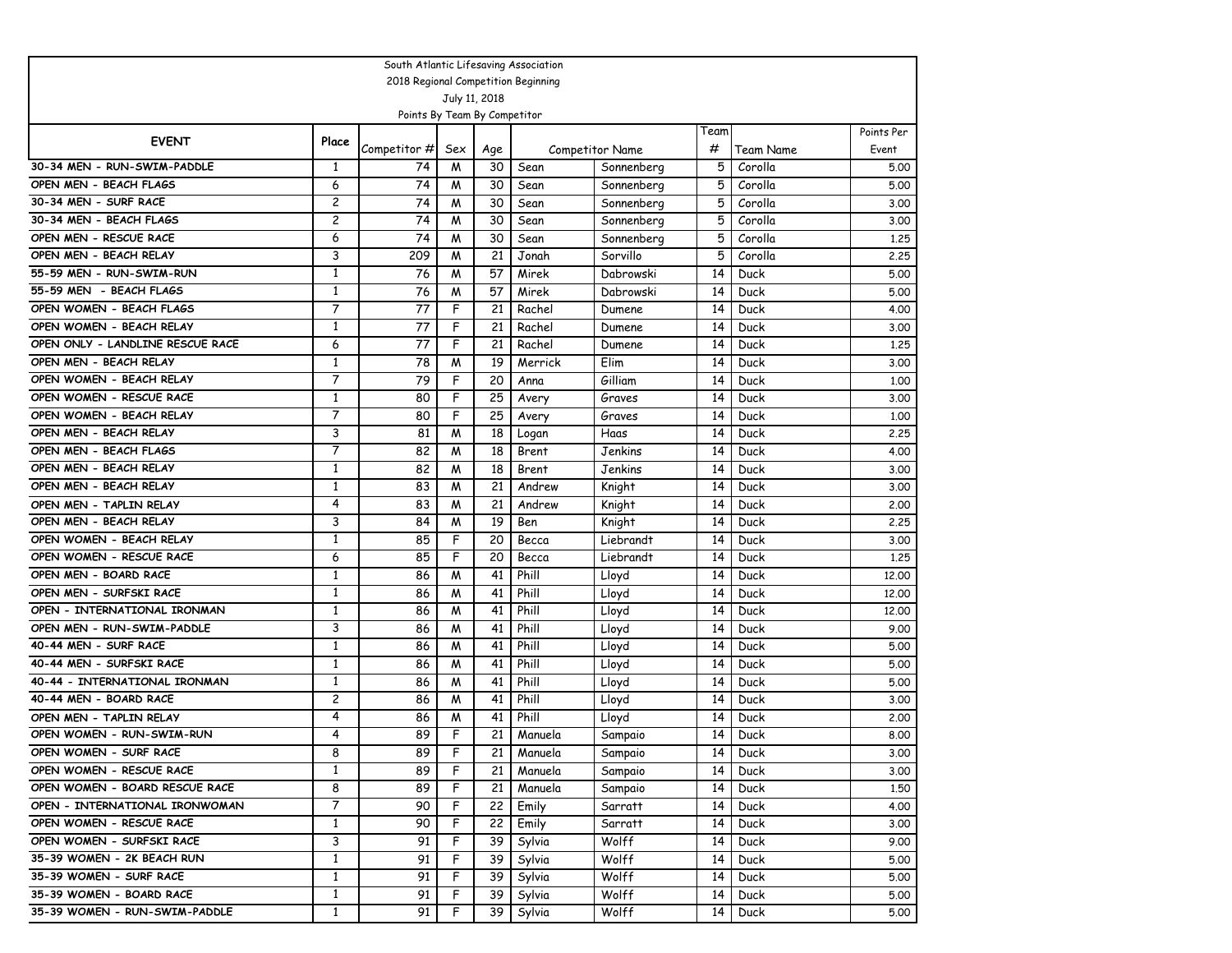| South Atlantic Lifesaving Association |                |                                     |                |           |                  |                                 |                |                   |                     |  |  |
|---------------------------------------|----------------|-------------------------------------|----------------|-----------|------------------|---------------------------------|----------------|-------------------|---------------------|--|--|
|                                       |                | 2018 Regional Competition Beginning |                |           |                  |                                 |                |                   |                     |  |  |
|                                       |                |                                     | July 11, 2018  |           |                  |                                 |                |                   |                     |  |  |
|                                       |                | Points By Team By Competitor        |                |           |                  |                                 |                |                   |                     |  |  |
| <b>EVENT</b>                          | Place          |                                     |                |           |                  |                                 | Team<br>#      |                   | Points Per<br>Event |  |  |
| 35-39 WOMEN - RUN-SWIM-RUN            | 1              | Competitor #<br>91                  | Sex<br>F       | Age<br>39 |                  | <b>Competitor Name</b><br>Wolff | 14             | Team Name<br>Duck | 5.00                |  |  |
| 35-39 WOMEN - SURFSKI RACE            | 1              | 91                                  | F              |           | Sylvia           | Wolff                           | 14             |                   |                     |  |  |
| 35-39 - INTERNATIONAL IRONWOMAN       | $\mathbf{1}$   | 91                                  | F              | 39<br>39  | Sylvia           | Wolff                           | 14             | Duck              | 5.00                |  |  |
| 35-39 WOMEN - BEACH FLAGS             | $\mathbf{1}$   | 91                                  | F              | 39        | Sylvia<br>Sylvia | Wolff                           | 14             | Duck<br>Duck      | 5.00<br>5.00        |  |  |
| OPEN WOMEN - RESCUE RACE              | $\mathbf{1}$   | 91                                  | F              | 39        | Sylvia           | Wolff                           | 14             | Duck              |                     |  |  |
| OPEN WOMEN - BEACH RELAY              | $\mathbf{1}$   | 91                                  | F              | 39        | Sylvia           | Wolff                           | 14             | Duck              | 3.00<br>3.00        |  |  |
| OPEN WOMEN - BOARD RESCUE RACE        | 8              | 91                                  | F              | 39        | Sylvia           | Wolff                           | 14             | Duck              | 1,50                |  |  |
| OPEN MEN - BEACH RELAY                | 3              | 92                                  | W              | 24        | Jackson          | Young                           | 14             | Duck              | 2.25                |  |  |
| OPEN MEN - TAPLIN RELAY               | 4              | 92                                  | W              | 24        | Jackson          | Young                           | 14             | Duck              | 2,00                |  |  |
| OPEN ONLY - LANDLINE RESCUE RACE      | 6              | 93                                  | W              | 25        | Michael          | Young                           | 14             | Duck              | 1,25                |  |  |
| OPEN WOMEN - BEACH RELAY              | 7              | 207                                 | F              | 16        | Ellie            | Gardill                         | 14             | Duck              | 1,00                |  |  |
| 55-59 WOMEN - 2K BEACH RUN            | 1              | 208                                 | F              | 56        | Maria            | Schiavello                      | 14             | Duck              | 5.00                |  |  |
| 55-59 WOMEN - SURF RACE               | $\mathbf{1}$   | 208                                 | F              | 56        | Maria            | Schiavello                      | 14             | Duck              | 5.00                |  |  |
| 55-59 WOMEN - BOARD RACE              | $\mathbf{1}$   | 208                                 | F              | 56        | Maria            | Schiavello                      | 14             | Duck              | 5.00                |  |  |
| 55-59 WOMEN - RUN-SWIM-PADDLE         | $\mathbf{1}$   | 208                                 | F              | 56        | Maria            | Schiavello                      | 14             | Duck              | 5.00                |  |  |
| 55-59 WOMEN - RUN-SWIM-RUN            | $\mathbf{1}$   | 208                                 | F              | 56        | Maria            | Schiavello                      | 14             | Duck              | 5.00                |  |  |
| 55-59 WOMEN - SURFSKI RACE            | $\mathbf{1}$   | 208                                 | F              | 56        | Maria            | Schiavello                      | 14             | Duck              | 5.00                |  |  |
| 55-59 - INTERNATIONAL IRONWOMAN       | $\mathbf{1}$   | 208                                 | F              | 56        | Maria            | Schiavello                      | 14             | Duck              | 5.00                |  |  |
| 55-59 WOMEN - BEACH FLAGS             | $\mathbf{1}$   | 208                                 | F              | 56        | Maria            | Schiavello                      | 14             | Duck              | 5.00                |  |  |
| OPEN WOMEN - BEACH RELAY              | 7              | 225                                 | F              | 22        | Meredith         | Hodges                          | 14             | Duck              | 1,00                |  |  |
| OPEN MEN - TAPLIN RELAY               | 4              | 226                                 | W              | 21        | Walker           | Ross                            | 14             | Duck              | 2,00                |  |  |
| OPEN ONLY - LANDLINE RESCUE RACE      | 6              | 226                                 | M              | 21        | Walker           | Ross                            | 14             | Duck              | 1,25                |  |  |
| 50-54 WOMEN - 2K BEACH RUN            | 1              | 227                                 | F              | 53        | Shannon          | Shay                            | 14             | Duck              | 5.00                |  |  |
| 50-54 WOMEN - SURF RACE               | $\mathbf{1}$   | 227                                 | F              | 53        | Shannon          | Shay                            | 14             | Duck              | 5.00                |  |  |
| 50-54 WOMEN - RUN-SWIM-RUN            | $\mathbf{1}$   | 227                                 | F              | 53        | Shannon          | Shay                            | 14             | Duck              | 5.00                |  |  |
| 50-54 WOMEN - BEACH FLAGS             | $\mathbf{1}$   | 227                                 | F              | 53        | Shannon          | Shay                            | 14             | Duck              | 5.00                |  |  |
| OPEN ONLY - LANDLINE RESCUE RACE      | 6              | 229                                 | W              | 24        | Brendon          | Lindsay                         | 14             | Duck              | 1,25                |  |  |
| OPEN WOMEN - RESCUE RACE              | $\overline{c}$ | 94                                  | F              | 23        | Kayla            | Aitken                          | 7              | Hilton Head       | 2.50                |  |  |
| OPEN WOMEN - BEACH RELAY              | 6              | 95                                  | F              | 23        | Hunter           | Clark-Dye                       | 7              | Hilton Head       | 1,25                |  |  |
| OPEN ONLY - LANDLINE RESCUE RACE      | 3              | 96                                  | F              | 20        | Leah             | Dupre                           | 7              | Hilton Head       | 2.25                |  |  |
| OPEN WOMEN - BEACH RELAY              | 6              | 96                                  | F              | 20        | Leah             | Dupre                           | 7              | Hilton Head       | 1,25                |  |  |
| OPEN MEN - RESCUE RACE                | $\overline{c}$ | 97                                  | M              | 22        | Aaron            | Johnston                        | 7              | Hilton Head       | 2.50                |  |  |
| OPEN ONLY - LANDLINE RESCUE RACE      | 3              | 97                                  | W              | 22        | Aaron            | Johnston                        | 7              | Hilton Head       | 2.25                |  |  |
| OPEN WOMEN - RESCUE RACE              | $\overline{c}$ | 100                                 | $\overline{F}$ | 22        | Laine            | McIntyre                        | $\overline{7}$ | Hilton Head       | 2.50                |  |  |
| OPEN WOMEN - BEACH RELAY              | 6              | 100                                 | F              | 22        | Laine            | McIntyre                        | $\overline{7}$ | Hilton Head       | 1.25                |  |  |
| OPEN MEN - SURF RACE                  | 4              | 101                                 | M              | 23        | Gabriel          | Miranda                         | 7              | Hilton Head       | 8.00                |  |  |
| OPEN MEN - RESCUE RACE                | $\overline{c}$ | 101                                 | M              | 23        | Gabriel          | Miranda                         | 7              | Hilton Head       | 2.50                |  |  |
| OPEN ONLY - LANDLINE RESCUE RACE      | 3              | 101                                 | M              | 23        | Gabriel          | Miranda                         | 7              | Hilton Head       | 2.25                |  |  |
| OPEN ONLY - LANDLINE RESCUE RACE      | 3              | 102                                 | M              | 22        | Arsham           | Mirzaei                         | $\overline{7}$ | Hilton Head       | 2.25                |  |  |
| OPEN MEN - RESCUE RACE                | $\overline{c}$ | 103                                 | M              | 30        | Scott            | Ohlson                          | 7              | Hilton Head       | 2.50                |  |  |
| OPEN WOMEN - BEACH FLAGS              | 5              | 104                                 | F.             | 27        | Taylor           | Smith                           | 7              | Hilton Head       | 7.00                |  |  |
| OPEN WOMEN - BEACH RELAY              | 6              | 104                                 | F.             | 27        | Taylor           | Smith                           | 7              | Hilton Head       | 1.25                |  |  |
| OPEN WOMEN - SURF RACE                | 3              | 105                                 | F              | 21        | Eleonora         | Unanova                         | 7              | Hilton Head       | 9.00                |  |  |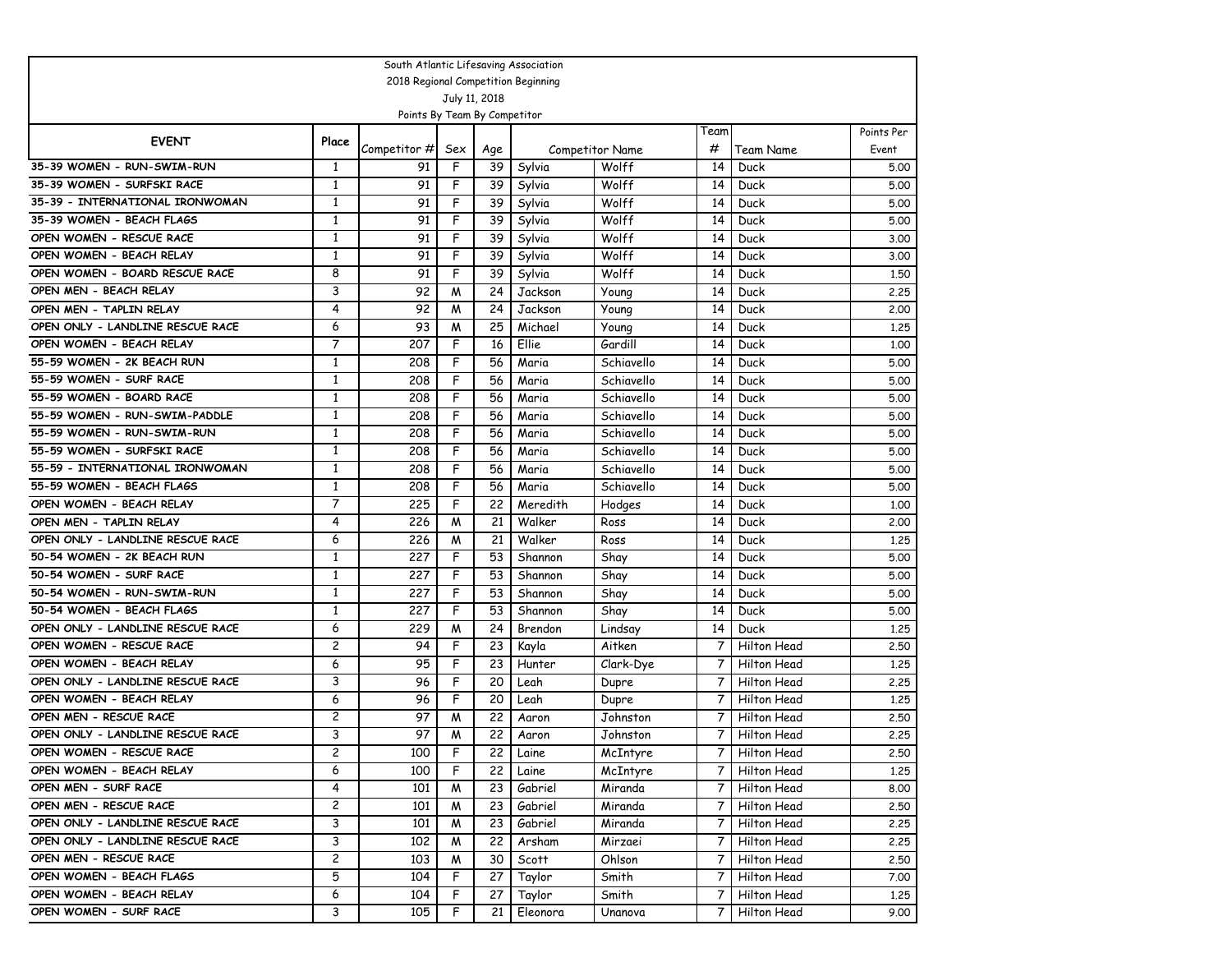| South Atlantic Lifesaving Association |                |                                     |                         |           |                    |                                   |           |                                 |                     |  |  |
|---------------------------------------|----------------|-------------------------------------|-------------------------|-----------|--------------------|-----------------------------------|-----------|---------------------------------|---------------------|--|--|
|                                       |                | 2018 Regional Competition Beginning |                         |           |                    |                                   |           |                                 |                     |  |  |
|                                       |                |                                     | July 11, 2018           |           |                    |                                   |           |                                 |                     |  |  |
|                                       |                | Points By Team By Competitor        |                         |           |                    |                                   |           |                                 |                     |  |  |
| <b>EVENT</b>                          | Place          | Competitor #                        |                         |           |                    |                                   | Team<br># |                                 | Points Per<br>Event |  |  |
| OPEN WOMEN - RUN-SWIM-RUN             | 6              | 105                                 | Sex<br>F                | Age<br>21 | Eleonora           | <b>Competitor Name</b><br>Unanova | 7         | Team Name<br><b>Hilton Head</b> | 5.00                |  |  |
| OPEN WOMEN - RESCUE RACE              | $\overline{c}$ | 105                                 | F                       | 21        |                    |                                   | 7         |                                 |                     |  |  |
| OPEN MEN - 2K BEACH RUN               | 8              | 106                                 | W                       | 21        | Eleonora<br>Parker | Unanova                           | 7         | Hilton Head<br>Hilton Head      | 2.50                |  |  |
| OPEN MEN - RESCUE RACE                | $\overline{c}$ | 106                                 | W                       | 21        | Parker             | Whitley<br>Whitley                | 7         | Hilton Head                     | 3.00<br>2,50        |  |  |
| OPEN MEN - TAPLIN RELAY               | $\overline{c}$ | 108                                 | W                       | 23        |                    |                                   | 8         |                                 | 2.50                |  |  |
| OPEN MEN - RESCUE RACE                | 3              | 108                                 | W                       | 23        | Craig<br>Craig     | Fleury<br>Fleury                  | 8         | Horry County<br>Horry County    | 2.25                |  |  |
| OPEN MEN - RUN-SWIM-RUN               | $\overline{c}$ | 109                                 | M                       | 24        |                    | Hlavek                            | 8         |                                 | 10,00               |  |  |
| OPEN MEN - TAPLIN RELAY               | $\overline{c}$ | 109                                 | W                       | 24        | Juraj<br>Juraj     | Hlavek                            | 8         | Horry County                    | 2.50                |  |  |
| OPEN MEN - RESCUE RACE                | 3              | 109                                 | W                       | 24        | Juraj              | Hlavek                            | 8         | Horry County<br>Horry County    | 2.25                |  |  |
| OPEN WOMEN - RUN-SWIM-RUN             | 7              | 110                                 | F                       | 25        | Kamila             | Horejesi                          | 8         | Horry County                    | 4.00                |  |  |
| OPEN WOMEN - BEACH RELAY              | 4              | 110                                 | F                       | 25        | Kamila             | Horejesi                          | 8         | Horry County                    | 2,00                |  |  |
| OPEN WOMEN - BOARD RESCUE RACE        | 7              | 110                                 | F                       | 25        | Kamila             |                                   | 8         | Horry County                    | 2,00                |  |  |
| OPEN WOMEN - TAPLIN RELAY             | 4              | 110                                 | F                       | 25        | Kamila             | Horejesi<br>Horejesi              | 8         | Horry County                    | 2,00                |  |  |
| OPEN MEN - TAPLIN RELAY               | $\overline{c}$ | 112                                 | W                       | 25        | Karel              | Mikota                            | 8         | Horry County                    | 2.50                |  |  |
| OPEN MEN - RESCUE RACE                | 3              | 112                                 | W                       | 25        | Karel              | Mikota                            | 8         | Horry County                    | 2.25                |  |  |
| OPEN - INTERNATIONAL IRONWOMAN        | 5              | 113                                 | F                       | 20        | Erin               | O'Hagan                           | 8         | Horry County                    | 7.00                |  |  |
| OPEN WOMEN - SURFSKI RACE             | 7              | 113                                 | F                       | 20        | Erin               | O'Hagan                           | 8         | Horry County                    | 4.00                |  |  |
| OPEN WOMEN - 2K BEACH RUN             | 8              | 113                                 | F                       | 20        | Erin               | O'Hagan                           | 8         | Horry County                    | 3.00                |  |  |
| OPEN WOMEN - BEACH RELAY              | 4              | 113                                 | F                       | 20        | Erin               | O'Hagan                           | 8         | Horry County                    | 2,00                |  |  |
| OPEN WOMEN - BOARD RESCUE RACE        | 7              | 113                                 | F                       | 20        | Erin               | O'Hagan                           | 8         | Horry County                    | 2,00                |  |  |
| OPEN WOMEN - TAPLIN RELAY             | 4              | 113                                 | F                       | 20        | Erin               | O'Hagan                           | 8         | Horry County                    | 2,00                |  |  |
| OPEN WOMEN - TAPLIN RELAY             | 4              | 114                                 | F                       | 20        | Alexis             | Porfilio                          | 8         | Horry County                    | 2,00                |  |  |
| OPEN WOMEN - SURFSKI RACE             | 4              | 115                                 | F                       | 23        | Courtney           | Porfilio                          | 8         | Horry County                    | 8.00                |  |  |
| OPEN WOMEN - BEACH RELAY              | 4              | 115                                 | F                       | 23        | Courtney           | Porfilio                          | 8         | Horry County                    | 2,00                |  |  |
| OPEN MEN - TAPLIN RELAY               | $\overline{c}$ | 117                                 | W                       | 23        | Filip              | Sprusansky                        | 8         | Horry County                    | 2.50                |  |  |
| OPEN MEN - RESCUE RACE                | 3              | 117                                 | W                       | 23        | Filip              | Sprusansky                        | 8         | Horry County                    | 2.25                |  |  |
| OPEN - INTERNATIONAL IRONMAN          | 10             | 117                                 | M                       | 23        | Filip              | Sprusansky                        | 8         | Horry County                    | 1.00                |  |  |
| 35-39 MEN - BOARD RACE                | 3              | 191                                 | W                       | 39        | Frank              | Smith                             | 8         | Horry County                    | 1.00                |  |  |
| 35-39 MEN - RUN-SWIM-RUN              | 3              | 191                                 | W                       | 39        | Frank              | Smith                             | 8         | Horry County                    | 1.00                |  |  |
| 35-39 MEN - SURFSKI RACE              | 3              | 191                                 | W                       | 39        | Frank              | Smith                             | 8         | Horry County                    | 1.00                |  |  |
| OPEN WOMEN - BEACH RELAY              | 4              | 224                                 | F                       | 18        | Alaina             | Hellofs                           | 8         | Horry County                    | 2.00                |  |  |
| OPEN WOMEN - TAPLIN RELAY             | 4              | 224                                 | F                       | 18        | Alaina             | Hellofs                           | 8         | Horry County                    | 2,00                |  |  |
| OPEN ONLY - LANDLINE RESCUE RACE      | 7              | 119                                 | W                       | 25        | Kenneth            | Bonn                              | 9         | Jax Beach                       | 1,00                |  |  |
| OPEN MEN - BEACH RELAY                | 8              | 119                                 | $\overline{\mathsf{M}}$ | 25        | Kenneth            | Bonn                              | 9         | Jax Beach                       | 0.75                |  |  |
| OPEN - INTERNATIONAL IRONWOMAN        | 6              | 120                                 | F                       | 21        | Elise              | Byrd                              | 9         | Jax Beach                       | 5.00                |  |  |
| OPEN WOMEN - TAPLIN RELAY             | $\overline{c}$ | 120                                 | F                       | 21        | Elise              | Byrd                              | 9         | Jax Beach                       | 2.50                |  |  |
| OPEN WOMEN - RESCUE RACE              | 9              | 120                                 | F                       | 21        | Elise              | Byrd                              | 9         | Jax Beach                       | 0.50                |  |  |
| OPEN WOMEN - BEACH RELAY              | 10             | 120                                 | F                       | 21        | Elise              | Byrd                              | 9         | Jax Beach                       | 0.25                |  |  |
| OPEN MEN - BOARD RACE                 | $\overline{7}$ | 121                                 | M                       | 17        | Keegan             | Byrnes                            | 9         | Jax Beach                       | 4.00                |  |  |
| OPEN MEN - BOARD RESCUE RACE          | 4              | 121                                 | M                       | 17        | Keegan             | Byrnes                            | 9         | Jax Beach                       | 4.00                |  |  |
| OPEN MEN - TAPLIN RELAY               | 3              | 121                                 | M                       | 17        | Keegan             | Byrnes                            | 9         | Jax Beach                       | 2.25                |  |  |
| OPEN MEN - BEACH RELAY                | 8              | 121                                 | M                       | 17        | Keegan             | Byrnes                            | 9         | Jax Beach                       | 0.75                |  |  |
| 60-64 MEN - SURFSKI RACE              | $\mathbf{1}$   | 122                                 | M                       | 64        | Jim                | Emery                             | 9         | Jax Beach                       | 5.00                |  |  |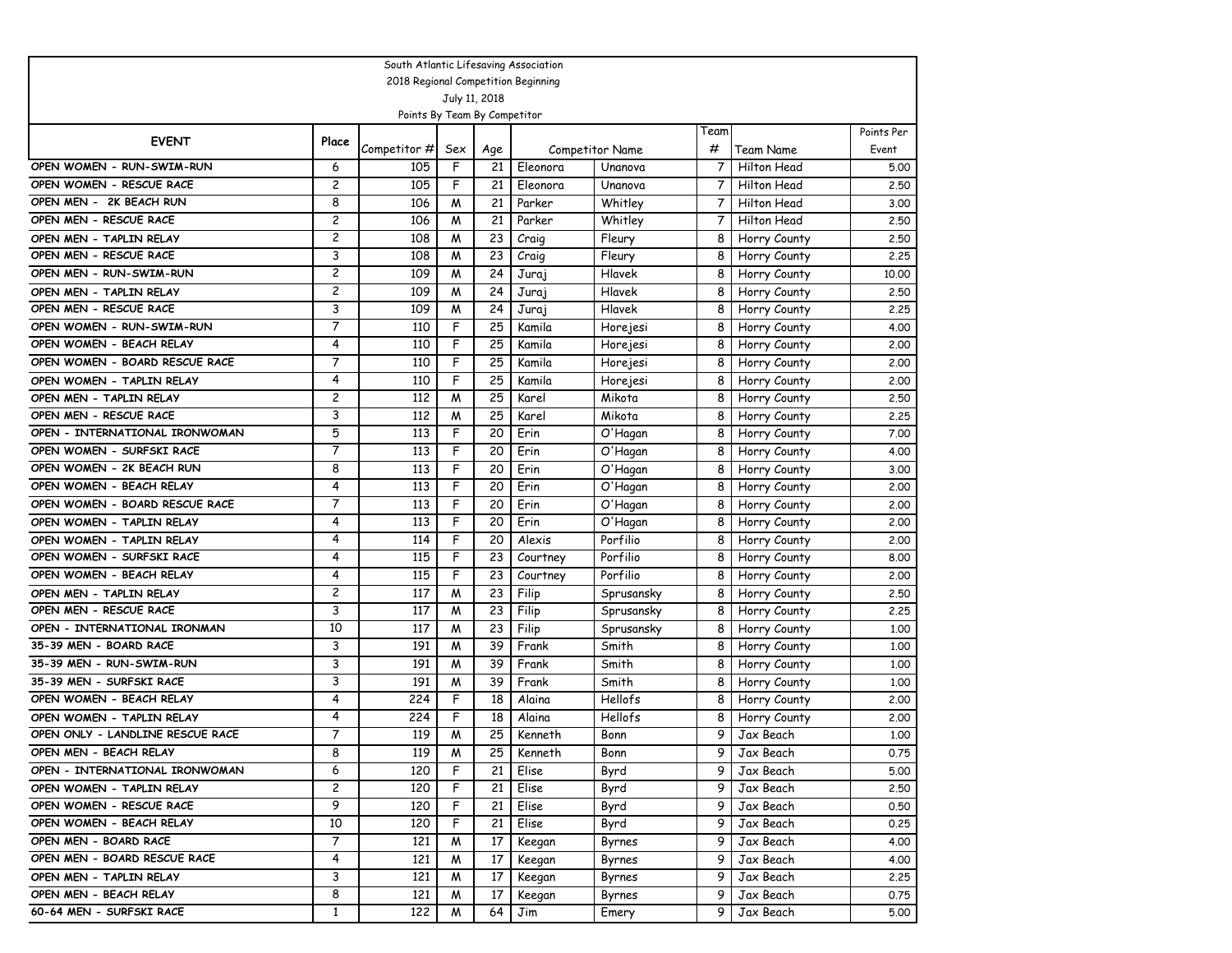| South Atlantic Lifesaving Association                   |                      |                                     |                |               |              |                        |        |                        |              |  |  |  |
|---------------------------------------------------------|----------------------|-------------------------------------|----------------|---------------|--------------|------------------------|--------|------------------------|--------------|--|--|--|
|                                                         |                      | 2018 Regional Competition Beginning |                |               |              |                        |        |                        |              |  |  |  |
|                                                         |                      |                                     |                | July 11, 2018 |              |                        |        |                        |              |  |  |  |
|                                                         |                      | Points By Team By Competitor        |                |               |              |                        |        |                        |              |  |  |  |
| <b>EVENT</b>                                            | Place                |                                     |                |               |              |                        | Team   |                        | Points Per   |  |  |  |
|                                                         |                      | Competitor #                        | Sex            | Age           |              | <b>Competitor Name</b> | #      | Team Name              | Event        |  |  |  |
| 60-64 MEN - BEACH FLAGS                                 | 1                    | 122                                 | W              | 64            | Jim          | Emery                  | 9      | Jax Beach              | 5.00         |  |  |  |
| 60-64 MEN - BOARD RACE                                  | $\overline{c}$       | 122                                 | M              | 64            | Jim          | Emery                  | 9      | Jax Beach              | 3.00         |  |  |  |
| 60-64 MEN - 2K BEACH RUN                                | 3                    | 122                                 | W              | 64            | Jim          | Emery                  | 9      | Jax Beach              | 1.00         |  |  |  |
| OPEN - INTERNATIONAL IRONWOMAN                          | 4                    | 123                                 | F              | 22            | Annie        | Garner                 | 9      | Jax Beach              | 8.00         |  |  |  |
| OPEN WOMEN - TAPLIN RELAY                               | $\overline{c}$<br>9  | 123                                 | F<br>F         | 22            | Annie        | Garner                 | 9      | Jax Beach              | 2.50         |  |  |  |
| OPEN WOMEN - RESCUE RACE                                |                      | 123                                 |                | 22            | Annie        | Garner                 | 9      | Jax Beach              | 0.50         |  |  |  |
| OPEN WOMEN - BEACH RELAY<br>OPEN MEN - SURFSKI RACE     | 10<br>$\overline{c}$ | 123                                 | F              | 22            | Annie        | Garner                 | 9      | Jax Beach              | 0.25         |  |  |  |
| 30-34 MEN - SURFSKI RACE                                | $\mathbf{1}$         | 124                                 | W              | 33<br>33      | Ross         | Ghiotto                | 9<br>9 | Jax Beach              | 10.00        |  |  |  |
| 30-34 - INTERANTIONAL IRONMAN                           | $\mathbf{1}$         | 124                                 | M              |               | Ross         | Ghiotto                | 9      | Jax Beach              | 5.00         |  |  |  |
|                                                         | 3                    | 124                                 | W              | 33            | Ross         | Ghiotto                |        | Jax Beach              | 5.00         |  |  |  |
| OPEN MEN - TAPLIN RELAY<br>OPEN MEN - BOARD RESCUE RACE | 9                    | 124                                 | M              | 33            | Ross         | Ghiotto                | 9      | Jax Beach              | 2.25         |  |  |  |
| 44-49 MEN - SURF RACE                                   | $\mathbf{1}$         | 124<br>125                          | M              | 33            | Ross         | Ghiotto                | 9<br>9 | Jax Beach              | 1.00         |  |  |  |
| 45-49 MEN - RUN-SWIM-PADDLE                             | $\mathbf{1}$         | 125                                 | W<br>M         | 46<br>46      | Bill<br>Bill | Horn<br>Horn           | 9      | Jax Beach<br>Jax Beach | 5.00         |  |  |  |
| 45-49 MEN - RUN-SWIM-RUN                                | $\mathbf{1}$         | 125                                 | W              | 46            | Bill         | Horn                   | 9      | Jax Beach              | 5.00         |  |  |  |
| 45-49 - INTERNATIONAL IRONMAN                           | $\mathbf{1}$         | 125                                 | W              | 46            | Bill         | Horn                   | 9      | Jax Beach              | 5.00<br>5.00 |  |  |  |
| 45-49 MEN - BOARD RACE                                  | $\overline{c}$       | 125                                 | W              | 46            | Bill         | Horn                   | 9      | Jax Beach              | 3.00         |  |  |  |
| 45-49 MEN - SURFSKI RACE                                | $\overline{c}$       | 125                                 | W              | 46            | Bill         | Horn                   | 9      | Jax Beach              | 3.00         |  |  |  |
| OPEN WOMEN - BEACH RELAY                                | 10                   | 128                                 | F              | 16            | Sarah        | McMullin               | 9      | Jax Beach              | 0.25         |  |  |  |
| 30-34 MEN - BOARD RACE                                  | 2                    | 129                                 | W              | 34            | Kyle         | O'Connor               | 9      | Jax Beach              | 3.00         |  |  |  |
| OPEN MEN - TAPLIN RELAY                                 | 3                    | 129                                 | W              | 34            | Kyle         | O'Connor               | 9      | Jax Beach              | 2.25         |  |  |  |
| OPEN ONLY - LANDLINE RESCUE RACE                        | 7                    | 129                                 | M              | 34            | Kyle         | O'Connor               | 9      | Jax Beach              | 1.00         |  |  |  |
| 30-34 - INTERANTIONAL IRONMAN                           | 3                    | 129                                 | W              | 34            | Kyle         | O'Connor               | 9      | Jax Beach              | 1.00         |  |  |  |
| 30-34 MEN - BEACH FLAGS                                 | 3                    | 129                                 | M              | 34            | Kyle         | O'Connor               | 9      | Jax Beach              | 1.00         |  |  |  |
| OPEN MEN - BEACH RELAY                                  | 8                    | 129                                 | W              | 34            | Kyle         | O'Connor               | 9      | Jax Beach              | 0.75         |  |  |  |
| OPEN MEN - RUN-SWIM-PADDLE                              | $\mathbf{1}$         | 130                                 | W              | 26            | Eli          | Phillips               | 9      | Jax Beach              | 12,00        |  |  |  |
| OPEN - INTERNATIONAL IRONMAN                            | $\overline{c}$       | 130                                 | M              | 26            | Eli          | Phillips               | 9      | Jax Beach              | 10,00        |  |  |  |
| OPEN MEN - BOARD RESCUE RACE                            | 4                    | 130                                 | W              | 26            | Eli          | Phillips               | 9      | Jax Beach              | 4.00         |  |  |  |
| OPEN MEN - SURFSKI RACE                                 | 8                    | 130                                 | M              | 26            | Eli          | Phillips               | 9      | Jax Beach              | 3.00         |  |  |  |
| OPEN MEN - TAPLIN RELAY                                 | 3                    | 130                                 | M              | 26            | Eli          | Phillips               | 9      | Jax Beach              | 2.25         |  |  |  |
| OPEN ONLY - LANDLINE RESCUE RACE                        | 7                    | 130                                 | W              | 26            | Eli          | Phillips               | 9      | Jax Beach              | 1,00         |  |  |  |
| OPEN MEN - BOARD RACE                                   | 10                   | 130                                 | M              | 26            | Eli          | Phillips               | 9      | Jax Beach              | 1.00         |  |  |  |
| OPEN MEN - BEACH RELAY                                  | 8                    | 131                                 | W              | 17            | Bryce        | Tinney                 | 9      | Jax Beach              | 0.75         |  |  |  |
| OPEN MEN - SURFSKI RACE                                 |                      | 132                                 | $\overline{M}$ | 26            | Gordon       | VanDusen               |        | 9 Jax Beach            | 8.00         |  |  |  |
| OPEN MEN - BOARD RESCUE RACE                            | 9                    | 132                                 | M              | 26            | Gordon       | VanDusen               | 9      | Jax Beach              | 1.00         |  |  |  |
| 64-69 WOMEN - 2K BEACH RUN                              | $\mathbf{1}$         | 133                                 | F.             | 65            | Susan        | Wallis                 | 9      | Jax Beach              | 5.00         |  |  |  |
| 65-69 WOMEN - SURF RACE                                 | $\mathbf{1}$         | 133                                 | F.             | 65            | Susan        | Wallis                 | 9      | Jax Beach              | 5.00         |  |  |  |
| 65-69 WOMEN - BOARD RACE                                | $\mathbf{1}$         | 133                                 | F              | 65            | Susan        | Wallis                 | 9      | Jax Beach              | 5.00         |  |  |  |
| 64-69 WOMEN - RUN-SWIM-PADDLE                           | $\mathbf{1}$         | 133                                 | F              | 65            | Susan        | Wallis                 | 9      | Jax Beach              | 5.00         |  |  |  |
| 64-69 WOMEN - RUN-SWIM-RUN                              | $\mathbf{1}$         | 133                                 | F              | 65            | Susan        | Wallis                 | 9      | Jax Beach              | 5.00         |  |  |  |
| 65-69 WOMEN - SURFSKI RACE                              | $\mathbf{1}$         | 133                                 | F.             | 65            | Susan        | Wallis                 | 9      | Jax Beach              | 5.00         |  |  |  |
| 65-69 - INTERNATIONAL IRONWOMAN                         | $\mathbf{1}$         | 133                                 | F.             | 65            | Susan        | Wallis                 | 9      | Jax Beach              | 5.00         |  |  |  |
| 65-69 WOMEN - BEACH FLAGS                               | $\mathbf{1}$         | 133                                 | F              | 65            | Susan        | Wallis                 | 9      | Jax Beach              | 5.00         |  |  |  |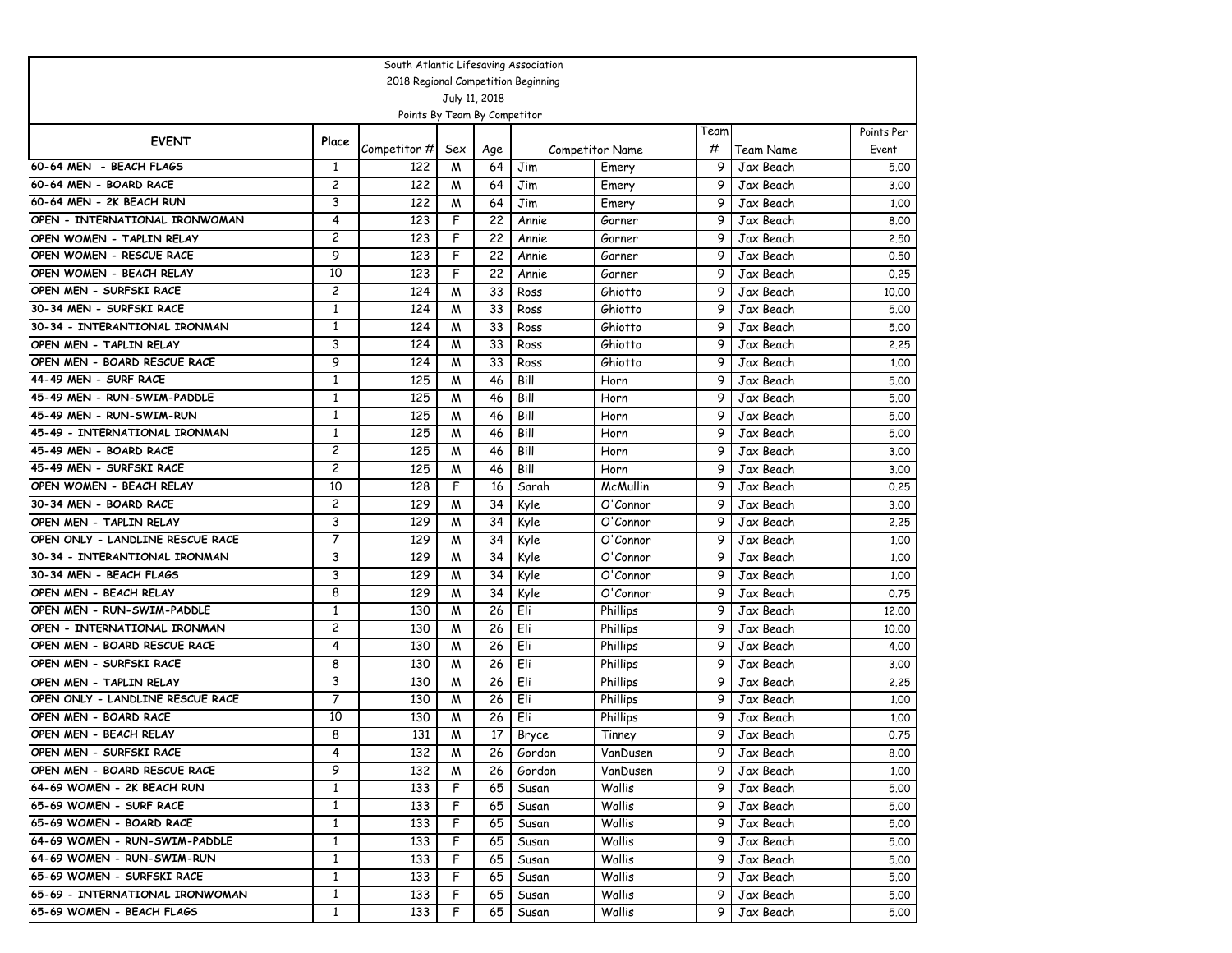| South Atlantic Lifesaving Association                     |                     |                                     |               |                 |                    |                        |        |                         |              |  |  |  |
|-----------------------------------------------------------|---------------------|-------------------------------------|---------------|-----------------|--------------------|------------------------|--------|-------------------------|--------------|--|--|--|
|                                                           |                     | 2018 Regional Competition Beginning |               |                 |                    |                        |        |                         |              |  |  |  |
|                                                           |                     |                                     | July 11, 2018 |                 |                    |                        |        |                         |              |  |  |  |
|                                                           |                     | Points By Team By Competitor        |               |                 |                    |                        |        |                         |              |  |  |  |
| <b>EVENT</b>                                              | Place               |                                     |               |                 |                    |                        | Team   |                         | Points Per   |  |  |  |
|                                                           |                     | Competitor #                        | Sex           | Age             |                    | <b>Competitor Name</b> | #      | Team Name               | Event        |  |  |  |
| OPEN - INTERNATIONAL IRONWOMAN                            | 1<br>$\overline{c}$ | 134                                 | F             | 25              | Kaitlin            | Whited                 | 9      | Jax Beach               | 12,00        |  |  |  |
| OPEN WOMEN - SURFSKI RACE<br>OPEN WOMEN - RUN-SWIM-PADDLE | 4                   | 134                                 | F             | 25              | Kaitlin            | Whited                 | 9      | Jax Beach               | 10,00        |  |  |  |
|                                                           | 5                   | 134                                 | F<br>F        | 25              | Kaitlin            | Whited                 | 9      | Jax Beach               | 8.00         |  |  |  |
| OPEN WOMEN - BOARD RACE<br>OPEN WOMEN - BOARD RESCUE RACE | 4                   | 134<br>134                          |               | 25<br>25        | Kaitlin            | Whited                 | 9<br>9 | Jax Beach               | 7.00         |  |  |  |
| OPEN WOMEN - TAPLIN RELAY                                 | $\overline{c}$      | 134                                 | F<br>F        | 25              | Kaitlin<br>Kaitlin | Whited<br>Whited       | 9      | Jax Beach<br>Jax Beach  | 4.00<br>2.50 |  |  |  |
| OPEN WOMEN - RESCUE RACE                                  | 9                   |                                     | F             |                 |                    | Whited                 | 9      |                         |              |  |  |  |
| OPEN WOMEN - BOARD RESCUE RACE                            | 4                   | 134<br>135                          | F             | 25<br>21        | Kaitlin            | Wight                  | 9      | Jax Beach<br>Jax Beach  | 0.50<br>4.00 |  |  |  |
| OPEN WOMEN - TAPLIN RELAY                                 | $\overline{c}$      | 135                                 | F             | 21              | Cami<br>Cami       | Wight                  | 9      | Jax Beach               | 2.50         |  |  |  |
| OPEN WOMEN - 2K BEACH RUN                                 | 10                  | 135                                 | F             | 21              | Cami               | Wight                  | 9      | Jax Beach               | 1.00         |  |  |  |
| OPEN ONLY - LANDLINE RESCUE RACE                          | 7                   | 135                                 | F             | 21              | Cami               | Wight                  | 9      | Jax Beach               | 1,00         |  |  |  |
| OPEN WOMEN - RESCUE RACE                                  | 9                   | 135                                 | F             | 21              | Cami               | Wight                  | 9      | Jax Beach               | 0.50         |  |  |  |
| OPEN WOMEN - BEACH RELAY                                  | 10                  | 135                                 | F             | 21              | Cami               | Wight                  | 9      | Jax Beach               | 0.25         |  |  |  |
| 45-49 MEN - BOARD RACE                                    | 1                   | 136                                 | W             | 49              | Thomas             | Wright                 | 9      | Jax Beach               | 5.00         |  |  |  |
| 45-49 MEN - SURFSKI RACE                                  | $\mathbf{1}$        | 136                                 | W             | 49              | Thomas             | Wright                 | 9      | Jax Beach               | 5.00         |  |  |  |
| 45-49 MEN - BEACH FLAGS                                   | $\mathbf{1}$        | 136                                 | W             | 49              | Thomas             | Wright                 | 9      | Jax Beach               | 5.00         |  |  |  |
| 45-49 - INTERNATIONAL IRONMAN                             | $\overline{c}$      | 136                                 | W             | 49              | Thomas             | Wright                 | 9      | Jax Beach               | 3.00         |  |  |  |
| 45-49 MEN - RUN-SWIM-PADDLE                               | 3                   | 136                                 | W             | 49              | Thomas             | Wright                 | 9      | Jax Beach               | 1,00         |  |  |  |
| OPEN WOMEN - TAPLIN RELAY                                 | 9                   | 193                                 | F             | 18              | Emily              | Breaux                 | 10     | Kill Devil Hills        | 0.50         |  |  |  |
| OPEN MEN - 2K BEACH RUN                                   | 4                   | 194                                 | W             | 16              | Joseph             | Davidson               | 10     | Kill Devil Hills        | 8.00         |  |  |  |
| OPEN WOMEN - 2K BEACH RUN                                 | 3                   | 196                                 | F             | 22              | Callie             | Gunsenhauser           | 10     | <b>Kill Devil Hills</b> | 9.00         |  |  |  |
| OPEN WOMEN - BEACH RELAY                                  | 2                   | 198                                 | F             | 17              | Petira             | Holian                 | 10     | Kill Devil Hills        | 2.50         |  |  |  |
| OPEN WOMEN - TAPLIN RELAY                                 | 9                   | 199                                 | F             | 20              | Abigail            | Jones                  | 10     | Kill Devil Hills        | 0.50         |  |  |  |
| OPEN MEN - 2K BEACH RUN                                   | 9                   | 201                                 | W             | 16              | Adian              | May                    | 10     | Kill Devil Hills        | 2.00         |  |  |  |
| OPEN WOMEN - BEACH RELAY                                  | $\overline{c}$      | 202                                 | F             | 16              | Cody               | Patterson              | 10     | Kill Devil Hills        | 2.50         |  |  |  |
| OPEN WOMEN - TAPLIN RELAY                                 | 9                   | 202                                 | F             | 16              | Cody               | Patterson              | 10     | Kill Devil Hills        | 0.50         |  |  |  |
| OPEN WOMEN - BEACH FLAGS                                  | 2                   | 204                                 | F             | 18              | Alexandra          | Rodman                 | 10     | Kill Devil Hills        | 10,00        |  |  |  |
| OPEN WOMEN - BEACH RELAY                                  | $\overline{c}$      | 204                                 | F             | 18              | Alexandra          | Rodman                 | 10     | Kill Devil Hills        | 2.50         |  |  |  |
| OPEN WOMEN - BEACH RELAY                                  | $\overline{c}$      | 206                                 | F             | 24              | Brianne            | Vuyovich               | 10     | Kill Devil Hills        | 2.50         |  |  |  |
| OPEN WOMEN - TAPLIN RELAY                                 | 9                   | 206                                 | F             | 24              | Brianne            | Vuyovich               | 10     | Kill Devil Hills        | 0.50         |  |  |  |
| OPEN WOMEN - SURFSKI RACE                                 | $\mathbf{1}$        | 139                                 | F             | 20              | Kathleen           | Belliveau              | 13     | Nags Head               | 12,00        |  |  |  |
| OPEN WOMEN - BOARD RACE                                   | $\overline{c}$      | 139                                 | F             | 20              | Kathleen           | Belliveau              | 13     | Nags Head               | 10,00        |  |  |  |
| OPEN - INTERNATIONAL IRONWOMAN                            | $\overline{c}$      | 139                                 | F             | 20              | Kathleen           | Belliveau              | 13     | Nags Head               | 10.00        |  |  |  |
| OPEN WOMEN - RUN-SWIM-PADDLE                              | 3                   | 139                                 | F             | $\overline{20}$ | Kathleen           | Belliveau              |        | 13 Nags Head            | 9.00         |  |  |  |
| OPEN WOMEN - BOARD RESCUE RACE                            | $\mathbf{1}$        | 139                                 | F             | 20              | Kathleen           | Belliveau              |        | 13 Nags Head            | 6.00         |  |  |  |
| OPEN WOMEN - TAPLIN RELAY                                 | $\mathbf{1}$        | 139                                 | F             | 20              | Kathleen           | Belliveau              |        | 13 Nags Head            | 3.00         |  |  |  |
| OPEN WOMEN - RESCUE RACE                                  | 4                   | 139                                 | F             | 20              | Kathleen           | Belliveau              | 13     | Nags Head               | 2.00         |  |  |  |
| OPEN MEN - RESCUE RACE                                    | 6                   | 140                                 | W             | 30              | NicK               | Brady                  | 13     | Nags Head               | 1.25         |  |  |  |
| 30-34 MEN - 2K BEACH RUN                                  | 3                   | 140                                 | M             | 30              | NicK               | Brady                  | 13     | Nags Head               | 1.00         |  |  |  |
| 30-34 MEN-RUN - SWIM-RUN                                  | 3                   | 140                                 | M             | 30              | NicK               | Brady                  | 13     | Nags Head               | 1.00         |  |  |  |
| OPEN MEN - BEACH RELAY                                    | $\overline{c}$      | 141                                 | M             | 21              | $\overline{Chase}$ | Burch                  | 13     | Nags Head               | 2.50         |  |  |  |
| OPEN MEN - BEACH FLAGS                                    | 10                  | 141                                 | M             | 21              | Chase              | Burch                  | 13     | Nags Head               | 1.00         |  |  |  |
| OPEN MEN - BEACH FLAGS                                    | 5                   | 142                                 | W             | 21              | Phillippe          | Carbonneau             | 13     | Nags Head               | 7.00         |  |  |  |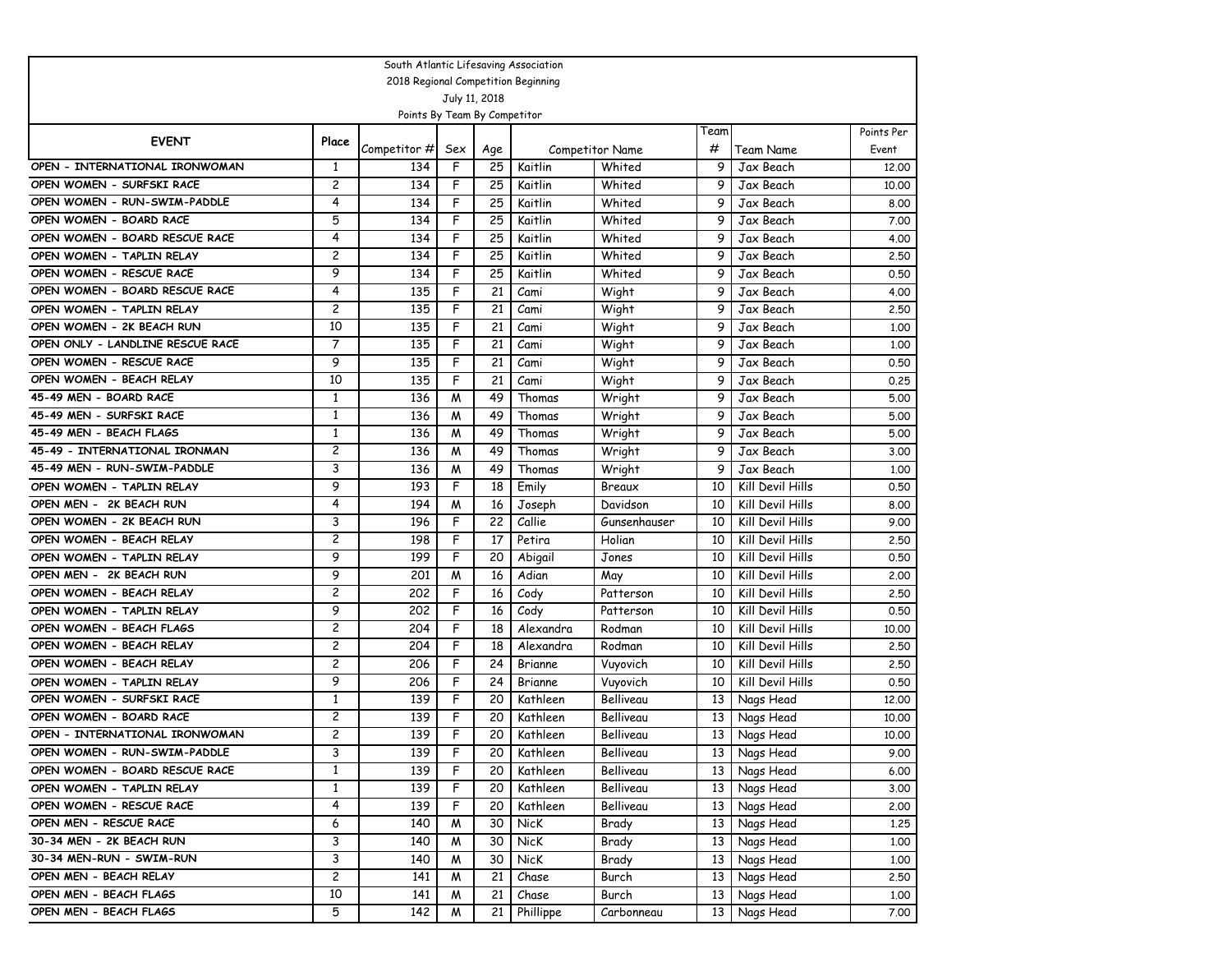| South Atlantic Lifesaving Association |                |                                     |                         |     |                        |                 |                 |              |            |  |  |
|---------------------------------------|----------------|-------------------------------------|-------------------------|-----|------------------------|-----------------|-----------------|--------------|------------|--|--|
|                                       |                | 2018 Regional Competition Beginning |                         |     |                        |                 |                 |              |            |  |  |
|                                       |                |                                     | July 11, 2018           |     |                        |                 |                 |              |            |  |  |
|                                       |                | Points By Team By Competitor        |                         |     |                        |                 | Team            |              | Points Per |  |  |
| <b>EVENT</b>                          | Place          | Competitor #                        | Sex                     | Age | <b>Competitor Name</b> |                 | #               | Team Name    | Event      |  |  |
| OPEN MEN - BEACH FLAGS                | 2              | 143                                 | M                       | 20  | Will                   | Chartrand       | 13              | Nags Head    | 10.00      |  |  |
| OPEN MEN - BEACH RELAY                | $\overline{c}$ | 143                                 | M                       | 20  | Will                   | Chartrand       | 13              | Nags Head    | 2.50       |  |  |
| OPEN MEN - RESCUE RACE                | 4              | 143                                 | W                       | 20  | Will                   | Chartrand       | 13              | Nags Head    | 2.00       |  |  |
| OPEN MEN - TAPLIN RELAY               | 5              | 143                                 | W                       | 20  | Will                   | Chartrand       | 13              | Nags Head    | 1.75       |  |  |
| OPEN MEN - BEACH FLAGS                | 3              | 144                                 | W                       | 22  | Forrest                | Dunstan         | 13              | Nags Head    | 9.00       |  |  |
| OPEN MEN - BEACH RELAY                | $\overline{c}$ | 144                                 | W                       | 22  | Forrest                | Dunstan         | 13              | Nags Head    | 2.50       |  |  |
| OPEN MEN - SURF RACE                  | 5              | 145                                 | W                       | 24  | Coleman                | Flynn           | 13              | Nags Head    | 7.00       |  |  |
| OPEN MEN - RUN-SWIM-PADDLE            | 5              | 145                                 | W                       | 24  | Coleman                | Flynn           | 13              | Nags Head    | 7.00       |  |  |
| OPEN MEN - BOARD RESCUE RACE          | $\overline{c}$ | 145                                 | M                       | 24  | Coleman                | Flynn           | 13              | Nags Head    | 5.00       |  |  |
| OPEN MEN - RESCUE RACE                | 4              | 145                                 | W                       | 24  | Coleman                | Flynn           | 13              | Nags Head    | 2.00       |  |  |
| OPEN MEN - TAPLIN RELAY               | 5              | 145                                 | M                       | 24  | Coleman                | Flynn           | 13              | Nags Head    | 1.75       |  |  |
| OPEN MEN - BOARD RACE                 | $\overline{c}$ | 147                                 | M                       | 23  | Bryce                  | Green           | 13              | Nags Head    | 10.00      |  |  |
| OPEN MEN - BOARD RESCUE RACE          | $\overline{c}$ | 147                                 | W                       | 23  | Bryce                  | Green           | 13              | Nags Head    | 5.00       |  |  |
| OPEN MEN - RUN-SWIM-PADDLE            | 7              | 147                                 | W                       | 23  | Bryce                  | Green           | 13              | Nags Head    | 4.00       |  |  |
| OPEN WOMEN - RUN-SWIM-PADDLE          | 5              | 148                                 | F                       | 24  | Penelope               | Hawkins-Payette | 13              | Nags Head    | 7.00       |  |  |
| OPEN WOMEN - SURFSKI RACE             | 6              | 148                                 | F                       | 24  | Penelope               | Hawkins-Payette | 13              | Nags Head    | 5.00       |  |  |
| OPEN WOMEN - BEACH FLAGS              | 6              | 148                                 | F                       | 24  | Penelope               | Hawkins-Payette | 13              | Nags Head    | 5.00       |  |  |
| OPEN WOMEN - BOARD RACE               | 7              | 148                                 | F                       | 24  | Penelope               | Hawkins-Payette | 13              | Nags Head    | 4.00       |  |  |
| OPEN WOMEN - TAPLIN RELAY             | $\mathbf{1}$   | 148                                 | F                       | 24  | Penelope               | Hawkins-Payette | 13              | Nags Head    | 3.00       |  |  |
| OPEN WOMEN - RESCUE RACE              | 4              | 148                                 | F                       | 24  | Penelope               | Hawkins-Payette | 13              | Nags Head    | 2.00       |  |  |
| OPEN WOMEN - BEACH RELAY              | 5              | 148                                 | F                       | 24  | Penelope               | Hawkins-Payette | 13              | Nags Head    | 1.75       |  |  |
| OPEN WOMEN - SURF RACE                | 10             | 148                                 | F                       | 24  | Penelope               | Hawkins-Payette | 13              | Nags Head    | 1.00       |  |  |
| OPEN - INTERNATIONAL IRONWOMAN        | 10             | 148                                 | F                       | 24  | Penelope               | Hawkins-Payette | 13              | Nags Head    | 1.00       |  |  |
| OPEN WOMEN - TAPLIN RELAY             | 5              | 149                                 | F                       | 21  | Caroline               | Jarvis          | 13              | Nags Head    | 1.75       |  |  |
| OPEN WOMEN - RESCUE RACE              | 8              | 149                                 | F                       | 21  | Caroline               | Jarvis          | 13              | Nags Head    | 0.75       |  |  |
| OPEN MEN - BOARD RACE                 | 4              | 150                                 | W                       | 24  | Shawn                  | Kenny           | 13              | Nags Head    | 8.00       |  |  |
| OPEN MEN - BEACH FLAGS                | 4              | 150                                 | M                       | 24  | Shawn                  | Kenny           | 13              | Nags Head    | 8.00       |  |  |
| OPEN MEN - 2K BEACH RUN               | 5              | 150                                 | W                       | 24  | Shawn                  | Kenny           | 13              | Nags Head    | 7.00       |  |  |
| OPEN MEN - BEACH RELAY                | 2              | 150                                 | M                       | 24  | Shawn                  | Kenny           | 13              | Nags Head    | 2.50       |  |  |
| OPEN MEN - RESCUE RACE                | 4              | 150                                 | W                       | 24  | Shawn                  | Kenny           | 13              | Nags Head    | 2.00       |  |  |
| OPEN MEN - TAPLIN RELAY               | 5              | 150                                 | M                       | 24  | Shawn                  | Kenny           | 13              | Nags Head    | 1.75       |  |  |
| 40-44 MEN - 2K BEACH RUN              | 1              | 151                                 | M                       | 40  | Chad                   | Motz            | 13              | Nags Head    | 5.00       |  |  |
| 40-44 MEN - BOARD RACE                | $\mathbf{1}$   | 151                                 | W                       | 40  | Chad                   | Motz            | 13              | Nags Head    | 5.00       |  |  |
| 40-44 MEN - RUN-SWIM-PADDLE           | $\mathbf{1}$   | 151                                 | $\overline{\mathsf{M}}$ | 40  | Chad                   | Motz            |                 | 13 Nags Head | 5.00       |  |  |
| 40-44 MEN - RUN-SWIM-RUN              | 2              | 151                                 | W                       | 40  | Chad                   | Motz            | 13 <sup>1</sup> | Nags Head    | 3.00       |  |  |
| 40-44 MEN - SURFSKI RACE              | 2              | 151                                 | M                       | 40  | Chad                   | Motz            | 13 <sup>1</sup> | Nags Head    | 3.00       |  |  |
| OPEN - INTERNATIONAL IRONMAN          | 8              | 151                                 | M                       | 40  | Chad                   | Motz            | 13              | Nags Head    | 3.00       |  |  |
| 40-44 - INTERNATIONAL IRONMAN         | 2              | 151                                 | M                       | 40  | Chad                   | Motz            | 13              | Nags Head    | 3.00       |  |  |
| OPEN MEN - TAPLIN RELAY               | 5              | 151                                 | M                       | 40  | Chad                   | Motz            | 13              | Nags Head    | 1.75       |  |  |
| 40-44 MEN - BEACH FLAGS               | 3              | 151                                 | M                       | 40  | Chad                   | Motz            | 13              | Nags Head    | 1.00       |  |  |
| OPEN WOMEN - BOARD RACE               | $\mathbf{1}$   | 152                                 | F                       | 22  | Zoe                    | Parker          | 13              | Nags Head    | 12,00      |  |  |
| OPEN WOMEN - RUN-SWIM-PADDLE          | 2              | 152                                 | F                       | 22  | Zoe                    | Parker          | 13              | Nags Head    | 10.00      |  |  |
| OPEN WOMEN - BOARD RESCUE RACE        | $\mathbf{1}$   | 152                                 | F                       | 22  | Zoe                    | Parker          | 13              | Nags Head    | 6.00       |  |  |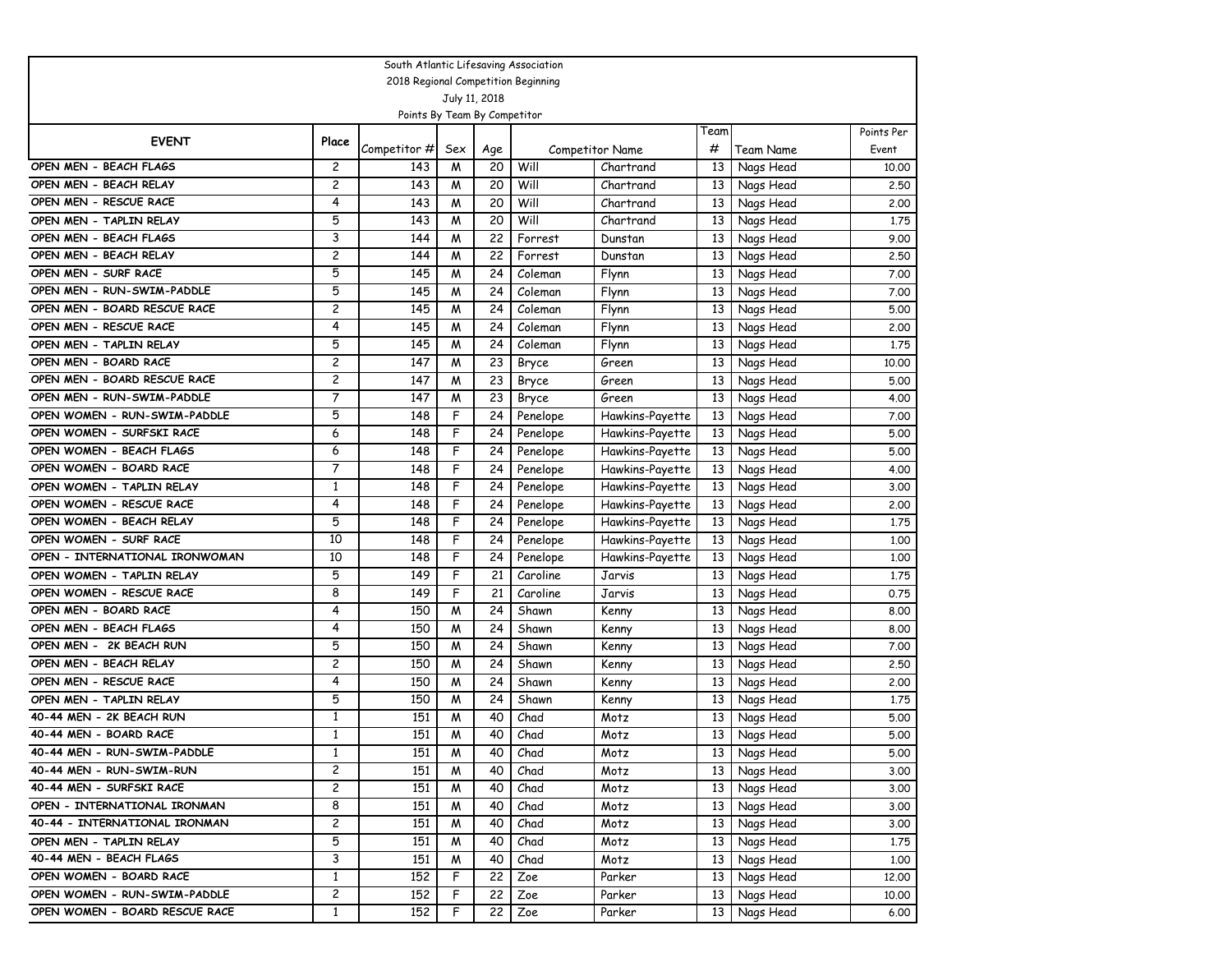| South Atlantic Lifesaving Association |                |                                     |                |     |           |                        |      |              |            |  |  |
|---------------------------------------|----------------|-------------------------------------|----------------|-----|-----------|------------------------|------|--------------|------------|--|--|
|                                       |                | 2018 Regional Competition Beginning |                |     |           |                        |      |              |            |  |  |
|                                       |                |                                     | July 11, 2018  |     |           |                        |      |              |            |  |  |
|                                       |                | Points By Team By Competitor        |                |     |           |                        |      |              |            |  |  |
| <b>EVENT</b>                          | Place          |                                     |                |     |           |                        | Team |              | Points Per |  |  |
|                                       |                | Competitor #                        | Sex            | Age |           | <b>Competitor Name</b> | #    | Team Name    | Event      |  |  |
| OPEN WOMEN - TAPLIN RELAY             | 5              | 152                                 | F              | 22  | Zoe       | Parker                 | 13   | Nags Head    | 1,75       |  |  |
| OPEN WOMEN - RESCUE RACE              | 8              | 152                                 | F              | 22  | Zoe       | Parker                 | 13   | Nags Head    | 0.75       |  |  |
| OPEN MEN - 2K BEACH RUN               | 10             | 154                                 | W              | 23  | Matthew   | Quinn                  | 13   | Nags Head    | 1.00       |  |  |
| OPEN WOMEN - BOARD RESCUE RACE        | 3              | 156                                 | F              | 21  | Erika     | Ross                   | 13   | Nags Head    | 4.50       |  |  |
| OPEN WOMEN - TAPLIN RELAY             | 5              | 156                                 | F              | 21  | Erika     | Ross                   | 13   | Nags Head    | 1.75       |  |  |
| OPEN WOMEN - BEACH FLAGS              | 10             | 156                                 | F              | 21  | Erika     | Ross                   | 13   | Nags Head    | 1,00       |  |  |
| OPEN WOMEN - RESCUE RACE              | 8              | 156                                 | F              | 21  | Erika     | Ross                   | 13   | Nags Head    | 0.75       |  |  |
| OPEN WOMEN - 2K BEACH RUN             | 2              | 157                                 | F              | 25  | Amelie    | Roy                    | 13   | Nags Head    | 10.00      |  |  |
| OPEN WOMEN - SURFSKI RACE             | 5              | 157                                 | F              | 25  | Amelie    | Roy                    | 13   | Nags Head    | 7.00       |  |  |
| OPEN - INTERNATIONAL IRONWOMAN        | 8              | 157                                 | F              | 25  | Amelie    | Roy                    | 13   | Nags Head    | 3.00       |  |  |
| OPEN WOMEN - TAPLIN RELAY             | $\mathbf{1}$   | 157                                 | F              | 25  | Amelie    | Roy                    | 13   | Nags Head    | 3.00       |  |  |
| OPEN WOMEN - BOARD RACE               | 9              | 157                                 | F              | 25  | Amelie    | Roy                    | 13   | Nags Head    | 2.00       |  |  |
| OPEN WOMEN - BEACH RELAY              | 5              | 157                                 | F              | 25  | Amelie    | Roy                    | 13   | Nags Head    | 1.75       |  |  |
| OPEN WOMEN - RUN-SWIM-PADDLE          | 10             | 157                                 | F              | 25  | Amelie    | Roy                    | 13   | Nags Head    | 1.00       |  |  |
| OPEN WOMEN - RESCUE RACE              | 8              | 157                                 | F              | 25  | Amelie    | Roy                    | 13   | Nags Head    | 0.75       |  |  |
| 45-49 MEN - 2K BEACH RUN              | $\mathbf{1}$   | 158                                 | W              | 49  | Ken       | Savage                 | 13   | Nags Head    | 5.00       |  |  |
| 45-49 MEN - RUN-SWIM-PADDLE           | 2              | 158                                 | W              | 49  | Ken       | Savage                 | 13   | Nags Head    | 3.00       |  |  |
| 44-49 MEN - SURF RACE                 | 3              | 158                                 | M              | 49  | Ken       | Savage                 | 13   | Nags Head    | 1.00       |  |  |
| 45-49 MEN - BOARD RACE                | 3              | 158                                 | M              | 49  | Ken       | Savage                 | 13   | Nags Head    | 1,00       |  |  |
| 45-49 MEN - RUN-SWIM-RUN              | 3              | 158                                 | W              | 49  | Ken       | Savage                 | 13   | Nags Head    | 1.00       |  |  |
| 45-49 - INTERNATIONAL IRONMAN         | 3              | 158                                 | W              | 49  | Ken       | Savage                 | 13   | Nags Head    | 1.00       |  |  |
| OPEN MEN - RESCUE RACE                | 4              | 159                                 | M              | 26  | Andrew    | Simerson               | 13   | Nags Head    | 2.00       |  |  |
| OPEN WOMEN - BEACH FLAGS              | 1              | 160                                 | F              | 22  | Jessica   | Wallace                | 13   | Nags Head    | 12.00      |  |  |
| OPEN WOMEN - BOARD RESCUE RACE        | 3              | 160                                 | F              | 22  | Jessica   | Wallace                | 13   | Nags Head    | 4.50       |  |  |
| OPEN WOMEN - 2K BEACH RUN             | 7              | 160                                 | F              | 22  | Jessica   | Wallace                | 13   | Nags Head    | 4.00       |  |  |
| OPEN WOMEN - TAPLIN RELAY             | $\mathbf{1}$   | 160                                 | F              | 22  | Jessica   | Wallace                | 13   | Nags Head    | 3.00       |  |  |
| OPEN WOMEN - RESCUE RACE              | 4              | 160                                 | F              | 22  | Jessica   | Wallace                | 13   | Nags Head    | 2.00       |  |  |
| OPEN WOMEN - BEACH RELAY              | 5              | 160                                 | F              | 22  | Jessica   | Wallace                | 13   | Nags Head    | 1.75       |  |  |
| OPEN WOMEN - BOARD RACE               | 4              | 161                                 | F              | 21  | Sera      | Yildiz                 | 13   | Nags Head    | 8.00       |  |  |
| OPEN WOMEN - RESCUE RACE              | 4              | 161                                 | F              | 21  | Sera      | Yildiz                 | 13   | Nags Head    | 2.00       |  |  |
| OPEN WOMEN - BEACH RELAY              | 5              | 161                                 | F              | 21  | Sera      | Yildiz                 | 13   | Nags Head    | 1.75       |  |  |
| OPEN WOMEN - TAPLIN RELAY             | 5              | 161                                 | F              | 21  | Sera      | Yildiz                 | 13   | Nags Head    | 1.75       |  |  |
| 60-64 MEN - 2K BEACH RUN              | $\mathbf{1}$   | 189                                 | W              | 60  | John      | Kenny                  | 13   | Nags Head    | 5.00       |  |  |
| 60-64 MEN - SURF RACE                 | $\mathbf{1}$   | 189                                 | $\overline{M}$ | 60  | John      | Kenny                  |      | 13 Nags Head | 5.00       |  |  |
| 60-64 MEN - BOARD RACE                | $\mathbf{1}$   | 189                                 | W              | 60  | John      | Kenny                  |      | 13 Nags Head | 5.00       |  |  |
| 60-64 MEN - RUN-SWIM-PADDLE           | $\mathbf{1}$   | 189                                 | W              | 60  | John      | Kenny                  |      | 13 Nags Head | 5.00       |  |  |
| 64-69 MEN - RUN-SWIM-RUN              | $\mathbf{1}$   | 189                                 | M              | 60  | John      | Kenny                  | 13   | Nags Head    | 5.00       |  |  |
| 65-69 MEN - SURFSKI RACE              | $\mathbf{1}$   | 189                                 | W              | 60  | John      | Kenny                  | 13   | Nags Head    | 5.00       |  |  |
| 60-64 - INTERNATIONAL IRONMAN         | $\mathbf{1}$   | 189                                 | M              | 60  | John      | Kenny                  | 13   | Nags Head    | 5.00       |  |  |
| 60-64 MEN - BEACH FLAGS               | 2              | 189                                 | M              | 60  | John      | Kenny                  | 13   | Nags Head    | 3.00       |  |  |
| 35-39 WOMEN - 2K BEACH RUN            | $\overline{c}$ | 238                                 | F              | 36  | Stephanie | Motz                   | 13   | Nags Head    | 3.00       |  |  |
| 35-39 WOMEN - BEACH FLAGS             | $\overline{c}$ | 238                                 | F              | 36  | Stephanie | Motz                   | 13   | Nags Head    | 3.00       |  |  |
| OPEN MEN - 2K BEACH RUN               | 7              | 239                                 | W              | 22  | Vincent   | Bedard                 | 13   | Nags Head    | 4.00       |  |  |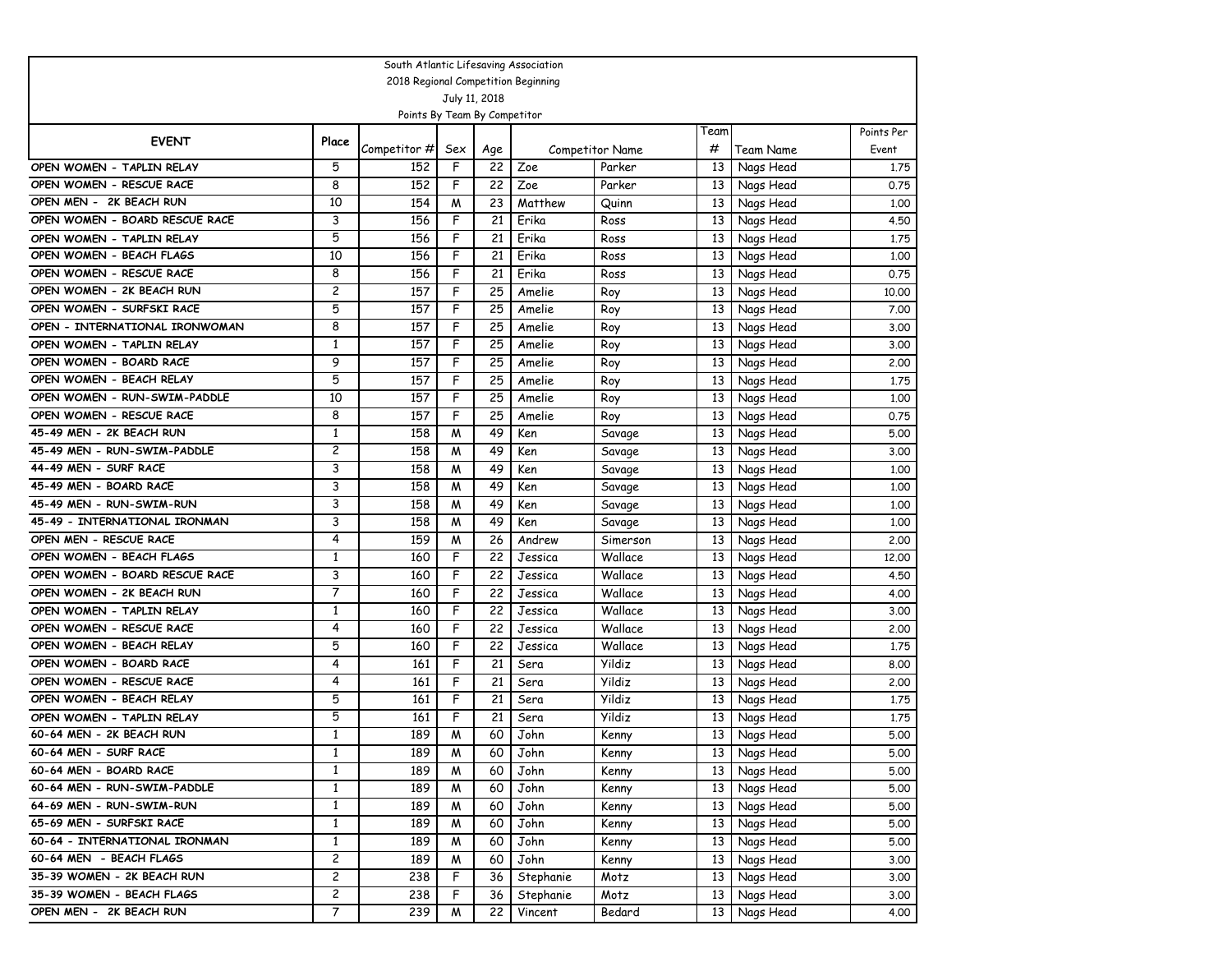| South Atlantic Lifesaving Association |                |              |                         |     |          |                 |                 |                |            |
|---------------------------------------|----------------|--------------|-------------------------|-----|----------|-----------------|-----------------|----------------|------------|
| 2018 Regional Competition Beginning   |                |              |                         |     |          |                 |                 |                |            |
| July 11, 2018                         |                |              |                         |     |          |                 |                 |                |            |
| Points By Team By Competitor          |                |              |                         |     |          |                 |                 |                |            |
| <b>EVENT</b>                          | Place          |              |                         |     |          |                 | Team            |                | Points Per |
|                                       |                | Competitor # | Sex                     | Age |          | Competitor Name | #               | Team Name      | Event      |
| OPEN WOMEN - RESCUE RACE              | 5              | 162          | F                       | 20  | Rachel   | Boyce           | 17              | Virginia Beach | 1.75       |
| OPEN WOMEN - BEACH RELAY              | 8              | 162          | F                       | 20  | Rachel   | Boyce           | 17              | Virginia Beach | 0.75       |
| OPEN MEN - BEACH RELAY                | 5              | 163          | W                       | 24  | Benjamin | Collins         | 17              | Virginia Beach | 1.75       |
| OPEN WOMEN - RUN-SWIM-RUN             | $\overline{c}$ | 164          | F                       | 24  | Georgia  | DaCruz          | 17              | Virginia Beach | 10.00      |
| OPEN WOMEN - SURF RACE                | 6              | 164          | F                       | 24  | Georgia  | DaCruz          | 17              | Virginia Beach | 5.00       |
| OPEN WOMEN - BOARD RESCUE RACE        | $\overline{c}$ | 164          | F                       | 24  | Georgia  | DaCruz          | 17              | Virginia Beach | 5.00       |
| OPEN WOMEN - BEACH FLAGS              | 9              | 164          | F                       | 24  | Georgia  | DaCruz          | 17              | Virginia Beach | 2.00       |
| OPEN WOMEN - RESCUE RACE              | 7              | 164          | F                       | 24  | Georgia  | DaCruz          | 17              | Virginia Beach | 1.00       |
| OPEN WOMEN - TAPLIN RELAY             | 7              | 164          | F                       | 24  | Georgia  | DaCruz          | 17              | Virginia Beach | 1.00       |
| OPEN ONLY - LANDLINE RESCUE RACE      | 1              | 165          | M                       | 25  | Colin    | Demers          | 17              | Virginia Beach | 3.00       |
| OPEN MEN - SURF RACE                  | 8              | 165          | W                       | 25  | Colin    | Demers          | 17              | Virginia Beach | 3.00       |
| OPEN WOMEN - RESCUE RACE              | 5              | 166          | F                       | 23  | Corey    | Eybers          | 17              | Virginia Beach | 1.75       |
| OPEN WOMEN - BEACH RELAY              | 8              | 166          | F                       | 23  | Corey    | Eybers          | 17              | Virginia Beach | 0.75       |
| OPEN MEN - SURF RACE                  | $\overline{c}$ | 167          | W                       | 24  | Rodney   | Fentress        | 17              | Virginia Beach | 10.00      |
| OPEN MEN - RUN-SWIM-RUN               | 9              | 167          | W                       | 24  | Rodney   | Fentress        | 17              | Virginia Beach | 2.00       |
| OPEN MEN - RESCUE RACE                | 5              | 167          | W                       | 24  | Rodney   | Fentress        | 17              | Virginia Beach | 1.75       |
| OPEN ONLY - LANDLINE RESCUE RACE      | 8              | 167          | W                       | 24  | Rodney   | Fentress        | 17              | Virginia Beach | 0.75       |
| OPEN MEN - TAPLIN RELAY               | 8              | 167          | W                       | 24  | Rodney   | Fentress        | 17              | Virginia Beach | 0.75       |
| OPEN MEN - RESCUE RACE                | 5              | 168          | W                       | 27  | Zachary  | Fitzpatrick     | 17              | Virginia Beach | 1.75       |
| OPEN MEN - BEACH RELAY                | 5              | 168          | W                       | 27  | Zachary  | Fitzpatrick     | 17              | Virginia Beach | 1.75       |
| OPEN ONLY - LANDLINE RESCUE RACE      | 8              | 168          | W                       | 27  | Zachary  | Fitzpatrick     | 17              | Virginia Beach | 0.75       |
| OPEN MEN - TAPLIN RELAY               | 8              | 168          | M                       | 27  | Zachary  | Fitzpatrick     | 17              | Virginia Beach | 0.75       |
| 30-34 MEN - SURF RACE                 | 1              | 169          | W                       | 34  | Patrick  | Frisk           | 17              | Virginia Beach | 5.00       |
| 30-34 MEN-RUN - SWIM-RUN              | $\overline{c}$ | 169          | M                       | 34  | Patrick  | Frisk           | 17              | Virginia Beach | 3.00       |
| OPEN MEN - BOARD RESCUE RACE          | 7              | 169          | W                       | 34  | Patrick  | Frisk           | 17              | Virginia Beach | 2.00       |
| 30-34 MEN - BOARD RACE                | 3              | 169          | W                       | 34  | Patrick  | Frisk           | 17              | Virginia Beach | 1,00       |
| 30-34 MEN - RUN-SWIM-PADDLE           | 3              | 169          | M                       | 34  | Patrick  | Frisk           | 17              | Virginia Beach | 1.00       |
| 44-49 MEN - SURF RACE                 | $\overline{c}$ | 170          | W                       | 47  | Thomas   | Gill            | 17              | Virginia Beach | 3.00       |
| 45-49 MEN - RUN-SWIM-RUN              | $\overline{c}$ | 170          | M                       | 47  | Thomas   | Gill            | 17              | Virginia Beach | 3.00       |
| OPEN WOMEN - 2K BEACH RUN             | 6              | 171          | F                       | 18  | Carley   | Hill            | 17              | Virginia Beach | 5.00       |
| OPEN ONLY - LANDLINE RESCUE RACE      | 1              | 171          | F                       | 18  | Carley   | Hill            | 17              | Virginia Beach | 3.00       |
| OPEN WOMEN - BEACH RELAY              | 8              | 171          | F                       | 18  | Carley   | Hill            | 17              | Virginia Beach | 0.75       |
| 60-64 WOMEN - 2K BEACH RUN            | $\mathbf{1}$   | 172          | F                       | 61  | Nancy    | Hodges          | 17              | Virginia Beach | 5.00       |
| 60-64 WOMEN - SURF RACE               | $\mathbf{1}$   | 172          | $\overline{\mathsf{F}}$ | 61  | Nancy    | Hodges          | $\overline{17}$ | Virginia Beach | 5.00       |
| 60-64 WOMEN - BOARD RACE              | $\mathbf{1}$   | 172          | F                       | 61  | Nancy    | Hodges          | 17              | Virginia Beach | 5.00       |
| 60-64 WOMEN - RUN-SWIM-PADDLE         | $\mathbf{1}$   | 172          | F                       | 61  | Nancy    | Hodges          | 17              | Virginia Beach | 5.00       |
| 60-64 WOMEN - RUN-SWIM-RUN            | $\mathbf{1}$   | 172          | F                       | 61  | Nancy    | Hodges          | 17              | Virginia Beach | 5.00       |
| 60-64 - INTERNATIONAL IRONWOMAN       | $\mathbf{1}$   | 172          | F                       | 61  | Nancy    | Hodges          | 17              | Virginia Beach | 5.00       |
| 60-64 WOMEN - BEACH FLAGS             | $\mathbf{1}$   | 172          | F                       | 61  | Nancy    | Hodges          | 17              | Virginia Beach | 5.00       |
| OPEN WOMEN - BOARD RACE               | 8              | 173          | F                       | 26  | Shea     | Humenik         | 17              | Virginia Beach | 3.00       |
| OPEN WOMEN - BEACH RELAY              | 3              | 173          | F                       | 26  | Shea     | Humenik         | 17              | Virginia Beach | 2.25       |
| OPEN WOMEN - SURFSKI RACE             | 9              | 173          | F                       | 26  | Shea     | Humenik         | 17              | Virginia Beach | 2.00       |
| OPEN - INTERNATIONAL IRONWOMAN        | 9              | 173          | F                       | 26  | Shea     | Humenik         | 17              | Virginia Beach | 2.00       |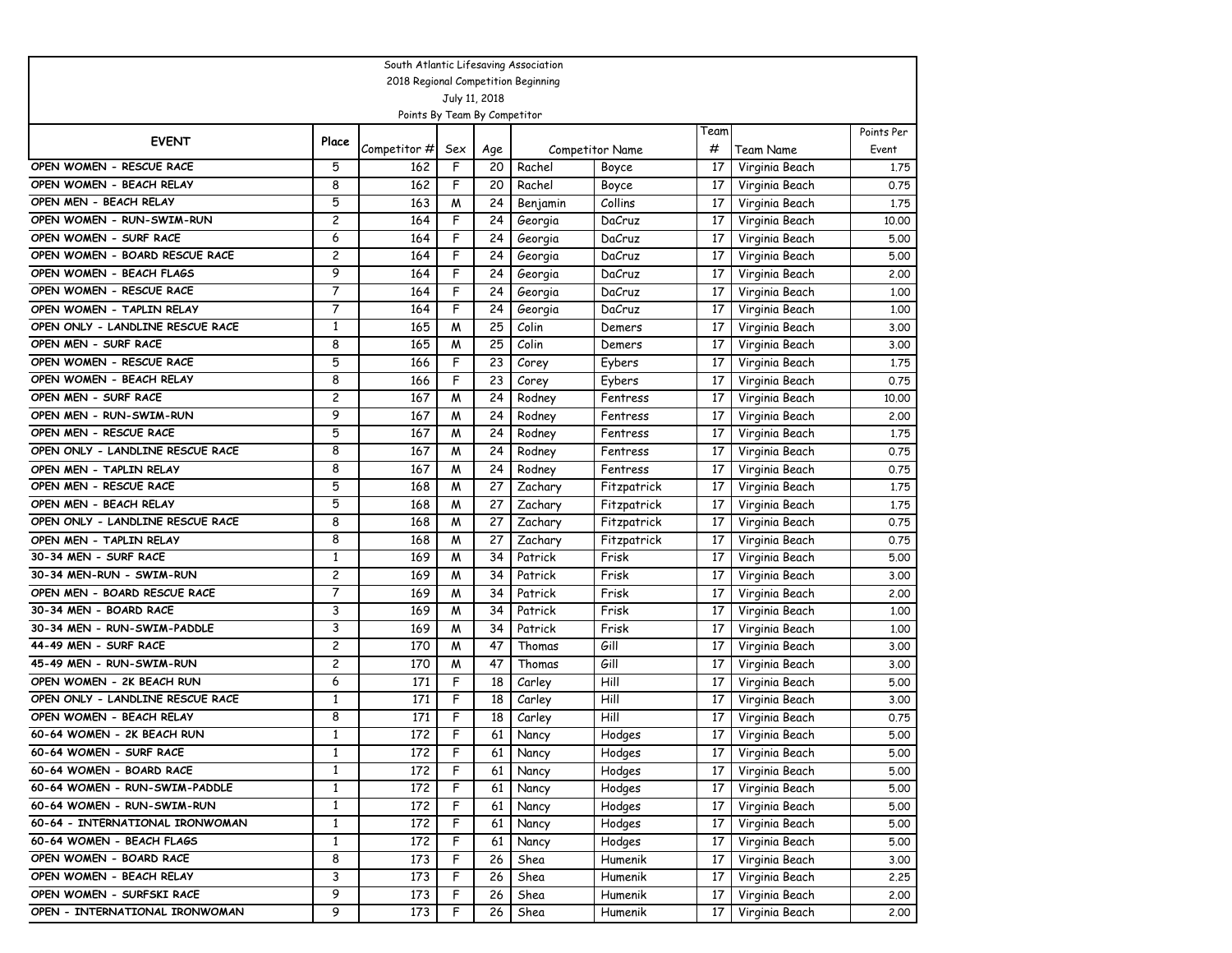| South Atlantic Lifesaving Association |                |              |                |                 |         |                        |                 |                  |            |
|---------------------------------------|----------------|--------------|----------------|-----------------|---------|------------------------|-----------------|------------------|------------|
| 2018 Regional Competition Beginning   |                |              |                |                 |         |                        |                 |                  |            |
| July 11, 2018                         |                |              |                |                 |         |                        |                 |                  |            |
| Points By Team By Competitor          |                |              |                |                 |         |                        |                 |                  |            |
| <b>EVENT</b>                          | Place          |              |                |                 |         |                        | Team            |                  | Points Per |
|                                       |                | Competitor # | Sex            | Age             |         | <b>Competitor Name</b> | #               | <b>Team Name</b> | Event      |
| OPEN WOMEN - RESCUE RACE              | 7              | 173          | F              | 26              | Shea    | Humenik                | 17              | Virginia Beach   | 1,00       |
| OPEN WOMEN - TAPLIN RELAY             | 7              | 173          | F              | 26              | Shea    | Humenik                | 17              | Virginia Beach   | 1.00       |
| OPEN WOMEN - SURF RACE                | 5              | 174          | F              | 23              | Heather | Lundstrom              | 17              | Virginia Beach   | 7.00       |
| OPEN WOMEN - RESCUE RACE              | $\overline{7}$ | 174          | F              | 23              | Heather | Lundstrom              | 17              | Virginia Beach   | 1,00       |
| OPEN WOMEN - TAPLIN RELAY             | 7              | 174          | F              | 23              | Heather | Lundstrom              | 17              | Virginia Beach   | 1,00       |
| OPEN WOMEN - BEACH RELAY              | 3              | 175          | F              | 21              | Marley  | Lyster                 | 17              | Virginia Beach   | 2.25       |
| OPEN MEN - BEACH RELAY                | 9              | 176          | W              | 24              | Joseph  | McCann                 | 17              | Virginia Beach   | 0.50       |
| OPEN WOMEN - BEACH FLAGS              | 3              | 177          | F              | 26              | Erin    | McClelland             | 17              | Virginia Beach   | 9.00       |
| OPEN WOMEN - BEACH RELAY              | 3              | 177          | F              | 26              | Erin    | McClelland             | 17              | Virginia Beach   | 2.25       |
| OPEN ONLY - LANDLINE RESCUE RACE      | $\mathbf{1}$   | 178          | M              | 27              | Max     | McQuarrie              | 17              | Virginia Beach   | 3.00       |
| OPEN MEN - BEACH RELAY                | 9              | 178          | W              | 27              | Max     | McQuarrie              | 17              | Virginia Beach   | 0.50       |
| 30-34 MEN - 2K BEACH RUN              | $\overline{c}$ | 179          | M              | 34              | Sean    | Millard                | 17              | Virginia Beach   | 3.00       |
| OPEN MEN - BOARD RESCUE RACE          | 7              | 179          | W              | 34              | Sean    | Millard                | 17              | Virginia Beach   | 2.00       |
| OPEN MEN - RESCUE RACE                | 5              | 179          | M              | 34              | Sean    | Millard                | 17              | Virginia Beach   | 1.75       |
| OPEN MEN - BEACH RELAY                | 5              | 179          | W              | 34              | Sean    | Millard                | 17              | Virginia Beach   | 1.75       |
| OPEN ONLY - LANDLINE RESCUE RACE      | 8              | 179          | W              | 34              | Sean    | Millard                | 17              | Virginia Beach   | 0.75       |
| OPEN MEN - BEACH RELAY                | 5              | 180          | W              | 32              | Michael | Miller                 | 17              | Virginia Beach   | 1.75       |
| 30-34 MEN - SURF RACE                 | 3              | 180          | W              | 32              | Michael | Miller                 | 17              | Virginia Beach   | 1,00       |
| OPEN WOMEN - RUN-SWIM-PADDLE          | $\mathbf{1}$   | 181          | F              | 23              | Allison | Parks                  | 17              | Virginia Beach   | 12,00      |
| OPEN WOMEN - BOARD RACE               | 3              | 181          | F              | 23              | Allison | Parks                  | 17              | Virginia Beach   | 9.00       |
| OPEN WOMEN - RUN-SWIM-RUN             | 5              | 181          | F              | 23              | Allison | Parks                  | 17              | Virginia Beach   | 7.00       |
| OPEN WOMEN - BOARD RESCUE RACE        | 2              | 181          | F              | 23              | Allison | Parks                  | 17              | Virginia Beach   | 5.00       |
| OPEN WOMEN - SURF RACE                | 7              | 181          | F              | 23              | Allison | Parks                  | 17              | Virginia Beach   | 4.00       |
| OPEN WOMEN - RESCUE RACE              | 5              | 181          | F              | 23              | Allison | Parks                  | 17              | Virginia Beach   | 1.75       |
| OPEN WOMEN - TAPLIN RELAY             | 7              | 181          | F              | 23              | Allison | Parks                  | 17              | Virginia Beach   | 1.00       |
| OPEN ONLY - LANDLINE RESCUE RACE      | 8              | 181          | F              | 23              | Allison | Parks                  | 17              | Virginia Beach   | 0.75       |
| OPEN MEN - SURF RACE                  | 9              | 182          | W              | 21              | Donovan | Pope                   | 17              | Virginia Beach   | 2.00       |
| OPEN MEN - RUN-SWIM-RUN               | 10             | 182          | W              | 21              | Donovan | Pope                   | 17              | Virginia Beach   | 1.00       |
| OPEN MEN - BOARD RESCUE RACE          | 10             | 182          | M              | 21              | Donovan | Pope                   | 17              | Virginia Beach   | 0.50       |
| OPEN MEN - SURF RACE                  | 7              | 183          | M              | 28              | Jack    | Reddecliff             | 17              | Virginia Beach   | 4.00       |
| OPEN MEN - RUN-SWIM-RUN               | 7              | 183          | W              | 28              | Jack    | Reddecliff             | 17              | Virginia Beach   | 4.00       |
| OPEN MEN - RESCUE RACE                | 5              | 183          | M              | 28              | Jack    | Reddecliff             | 17              | Virginia Beach   | 1.75       |
| OPEN MEN - TAPLIN RELAY               | 8              | 183          | W              | 28              | Jack    | Reddecliff             | 17              | Virginia Beach   | 0.75       |
| OPEN MEN - BEACH RELAY                | 9              | 183          | $\overline{M}$ | $\overline{28}$ | Jack    | Reddecliff             | $\overline{17}$ | Virginia Beach   | 0.50       |
| OPEN WOMEN - 2K BEACH RUN             | 5              | 184          | F              | 19              | Lauren  | Rodriguez              | 17              | Virginia Beach   | 7.00       |
| OPEN WOMEN - RUN-SWIM-RUN             | 9              | 184          | F              | 19              | Lauren  | Rodriguez              | 17              | Virginia Beach   | 2.00       |
| OPEN WOMEN - BEACH RELAY              | 8              | 184          | F              | 19              | Lauren  | Rodriguez              | 17              | Virginia Beach   | 0.75       |
| OPEN MEN - BOARD RACE                 | 3              | 185          | W              | 22              | Jacob   | Rogerson               | 17              | Virginia Beach   | 9.00       |
| OPEN - INTERNATIONAL IRONMAN          | 5              | 185          | M              | 22              | Jacob   | Rogerson               | 17              | Virginia Beach   | 7.00       |
| OPEN MEN - RUN-SWIM-PADDLE            | 9              | 185          | W              | 22              | Jacob   | Rogerson               | 17              | Virginia Beach   | 2.00       |
| OPEN MEN - SURFSKI RACE               | 10             | 185          | M              | 22              | Jacob   | Rogerson               | 17              | Virginia Beach   | 1.00       |
| OPEN MEN - TAPLIN RELAY               | 8              | 185          | M              | 22              | Jacob   | Rogerson               | 17              | Virginia Beach   | 0.75       |
| OPEN MEN - BOARD RESCUE RACE          | 10             | 185          | W              | 22              | Jacob   | Rogerson               | 17              | Virginia Beach   | 0.50       |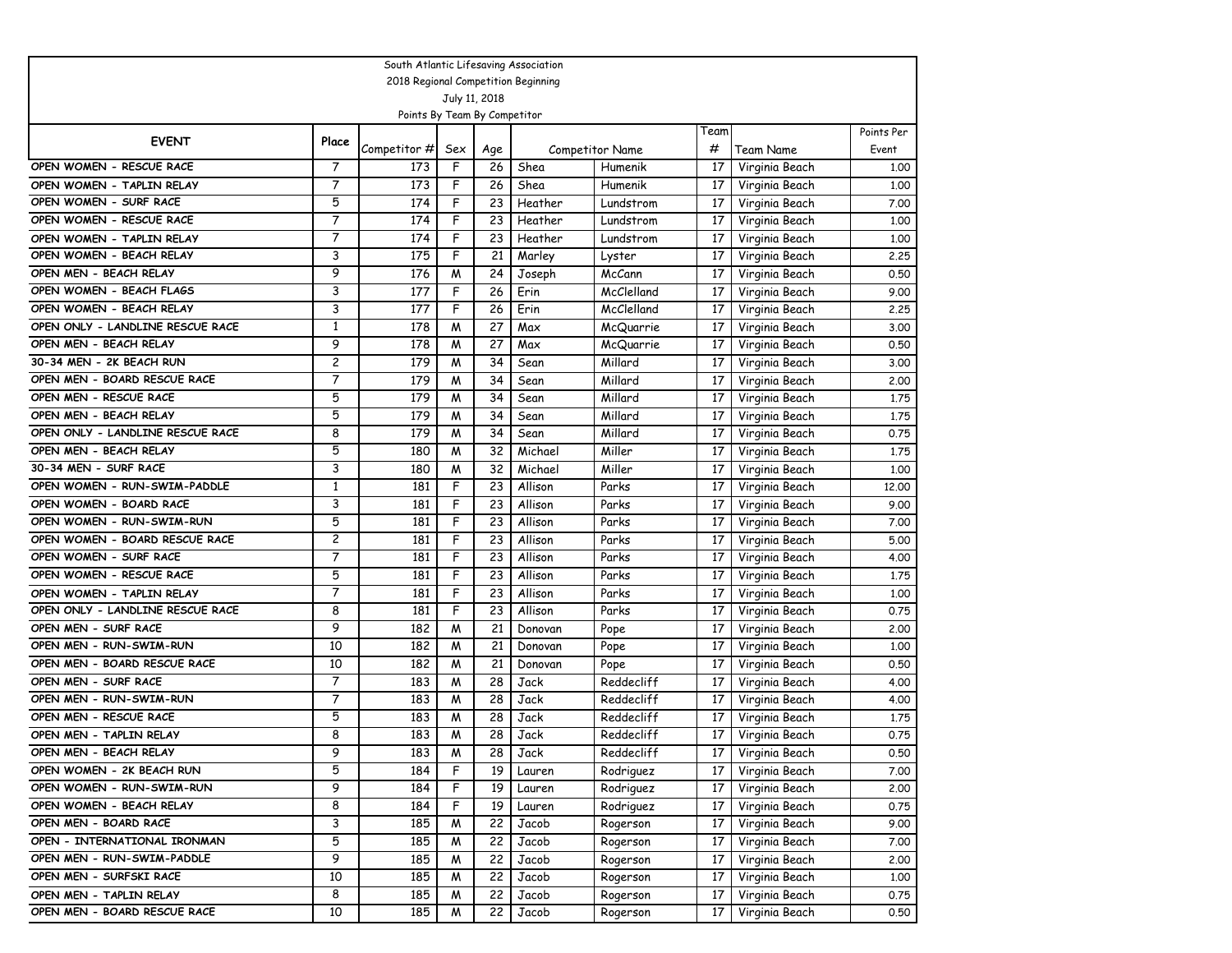| South Atlantic Lifesaving Association                       |                   |                  |                |          |                    |                        |          |                                      |              |
|-------------------------------------------------------------|-------------------|------------------|----------------|----------|--------------------|------------------------|----------|--------------------------------------|--------------|
| 2018 Regional Competition Beginning                         |                   |                  |                |          |                    |                        |          |                                      |              |
| July 11, 2018                                               |                   |                  |                |          |                    |                        |          |                                      |              |
| Points By Team By Competitor                                |                   |                  |                |          |                    |                        |          |                                      |              |
| <b>EVENT</b>                                                | Place             |                  |                |          |                    |                        | Team     |                                      | Points Per   |
|                                                             | 9                 | Competitor #     | Sex            | Age      |                    | <b>Competitor Name</b> | #        | Team Name                            | Event        |
| OPEN MEN - BEACH RELAY                                      |                   | 186              | W              | 25       | Logan              | Sawyer                 | 17       | Virginia Beach                       | 0.50         |
| OPEN WOMEN - BEACH FLAGS                                    | 8<br>3            | 187              | F              | 20       | Ellie              | Vest                   | 17       | Virginia Beach                       | 3.00         |
| OPEN WOMEN - BEACH RELAY                                    | $\overline{7}$    | 187              | F<br>F         | 20       | Ellie              | Vest                   | 17       | Virginia Beach                       | 2.25         |
| OPEN WOMEN - RESCUE RACE                                    |                   | 187              |                | 20       | Ellie              | Vest                   | 17       | Virginia Beach                       | 1.00         |
| 30-34 WOMEN - 2K BEACH RUN                                  | 1<br>$\mathbf{1}$ | 190              | F<br>F         | 31<br>31 | Blaine             | Regan                  | 17       | Virginia Beach                       | 5.00         |
| 30-34 WOMEN - BOARD RACE                                    | $\mathbf{1}$      | 190              | F              |          | Blaine             | Regan                  | 17       | Virginia Beach                       | 5.00         |
| 30-34 WOMEN - RUN-SWIM-PADDLE<br>30-34 WOMEN - RUN-SWIM-RUN | $\mathbf{1}$      | 190              | F              | 31       | Blaine             | Regan                  | 17       | Virginia Beach                       | 5.00         |
|                                                             | $\mathbf{1}$      | 190<br>190       | F              | 31<br>31 | Blaine             | Regan                  | 17       | Virginia Beach                       | 5.00         |
| 30-34 WOMEN - BEACH FLAGS<br>OPEN WOMEN - 2K BEACH RUN      | 9                 |                  | F              | 31       | Blaine             | Regan                  | 17       | Virginia Beach                       | 5.00         |
| OPEN WOMEN - RESCUE RACE                                    | 5                 | 190<br>190       | F              | 31       | Blaine<br>Blaine   | Regan                  | 17<br>17 | Virginia Beach                       | 2.00<br>1.75 |
| OPEN ONLY - LANDLINE RESCUE RACE                            | $\mathbf{1}$      |                  | W              |          |                    | Regan<br>Hansen        |          | Virginia Beach                       |              |
| OPEN MEN - 2K BEACH RUN                                     | 6                 | 234<br>237       | W              | 25<br>18 | Benjamin           | Traywick               | 17<br>17 | Virginia Beach                       | 3.00<br>5.00 |
| OPEN MEN - 2K BEACH RUN                                     | 3                 | 211              | W              | 22       | Bascombe<br>Calvin |                        | 18       | Virginia Beach<br>Wrightsville Beach | 9.00         |
| OPEN WOMEN - TAPLIN RELAY                                   | 3                 | 212              | F              | 23       | Kyra               | Daughtry               | 18       | Wrightsville Beach                   | 2.25         |
| OPEN MEN - RUN-SWIM-RUN                                     | 4                 | 213              | W              | 20       | Jack               | Demarte<br>DeVries     | 18       | Wrightsville Beach                   | 8.00         |
| OPEN MEN - BOARD RESCUE RACE                                | 5                 | 213              | W              | 20       | Jack               | <b>DeVries</b>         | 18       | Wrightsville Beach                   | 3.50         |
| OPEN MEN - RESCUE RACE                                      | 8                 | 213              | W              | 20       | Jack               | DeVries                | 18       | Wrightsville Beach                   | 0.75         |
| OPEN MEN - 2K BEACH RUN                                     | $\overline{c}$    | 214              | W              | 26       | Joshua             | Drew                   | 18       | Wrightsville Beach                   | 10,00        |
| OPEN MEN - BEACH RELAY                                      | 6                 | 214              | W              | 26       | Joshua             | Drew                   | 18       | Wrightsville Beach                   | 1,25         |
| 30-34 WOMEN - SURFSKI RACE                                  | $\mathbf{1}$      | 215              | F              | 30       | Kritsi             | Falco                  | 18       | Wrightsville Beach                   | 5.00         |
| 30-34 WOMEN - 2K BEACH RUN                                  | 2                 | 215              | F              | 30       | Kritsi             | Falco                  | 18       | Wrightsville Beach                   | 3.00         |
| 30-34 WOMEN - BOARD RACE                                    | $\overline{c}$    | 215              | F              | 30       | Kritsi             | Falco                  | 18       | Wrightsville Beach                   | 3.00         |
| 30-34 WOMEN - RUN-SWIM-PADDLE                               | $\overline{c}$    | 215              | F              | 30       | Kritsi             | Falco                  | 18       | Wrightsville Beach                   | 3.00         |
| OPEN WOMEN - SURFSKI RACE                                   | 8                 | 215              | F              | 30       | Kritsi             | Falco                  | 18       | Wrightsville Beach                   | 3.00         |
| OPEN WOMEN - RESCUE RACE                                    | 3                 | 215              | F              | 30       | Kritsi             | Falco                  | 18       | Wrightsville Beach                   | 2.25         |
| OPEN WOMEN - TAPLIN RELAY                                   | 3                 | 215              | F              | 30       | Kritsi             | Falco                  | 18       | Wrightsville Beach                   | 2.25         |
| OPEN WOMEN - BOARD RACE                                     | 10                | 215              | F              | 30       | Kritsi             | Falco                  | 18       | Wrightsville Beach                   | 1,00         |
| 30-34 WOMEN - RUN-SWIM-RUN                                  | 3                 | 215              | F              | 30       | Kritsi             | Falco                  | 18       | Wrightsville Beach                   | 1,00         |
| OPEN WOMEN - RESCUE RACE                                    | 3                 | 216              | F              | 24       | Catherine          | Gargula                | 18       | Wrightsville Beach                   | 2.25         |
| OPEN WOMEN - TAPLIN RELAY                                   | 3                 | 216              | F              | 24       | Catherine          | Gargula                | 18       | Wrightsville Beach                   | 2.25         |
| OPEN MEN - RUN-SWIM-RUN                                     | 8                 | 217              | M              | 30       | Luke               | Hammond                | 18       | Wrightsville Beach                   | 3.00         |
| OPEN MEN - RESCUE RACE                                      | 8                 | 217              | W              | 30       | Luke               | Hammond                | 18       | Wrightsville Beach                   | 0.75         |
| OPEN MEN - TAPLIN RELAY                                     | 10                | $\overline{217}$ | $\overline{M}$ | 30       | Luke               | Hammond                | 18       | Wrightsville Beach                   | 0.25         |
| OPEN MEN - SURFSKI RACE                                     | 7                 | 218              | W              | 22       | Phillip            | Morie                  | 18       | Wrightsville Beach                   | 4.00         |
| OPEN MEN - BEACH FLAGS                                      | 8                 | 218              | W              | 22       | Phillip            | Morie                  | 18       | Wrightsville Beach                   | 3.00         |
| OPEN MEN - BEACH RELAY                                      | 6                 | 218              | M              | 22       | Phillip            | Morie                  | 18       | Wrightsville Beach                   | 1.25         |
| OPEN MEN - RESCUE RACE                                      | 8                 | 218              | W              | 22       | Phillip            | Morie                  | 18       | Wrightsville Beach                   | 0.75         |
| OPEN MEN - TAPLIN RELAY                                     | 10                | 218              | M              | 22       | Phillip            | Morie                  | 18       | Wrightsville Beach                   | 0.25         |
| OPEN MEN - BOARD RESCUE RACE                                | 5                 | 219              | M              | 24       | Rett               | Nabell                 | 18       | Wrightsville Beach                   | 3.50         |
| OPEN MEN - BEACH RELAY                                      | 6                 | 219              | M              | 24       | Rett               | Nabell                 | 18       | Wrightsville Beach                   | 1.25         |
| OPEN MEN - TAPLIN RELAY                                     | 10                | 219              | M              | 24       | Rett               | Nabell                 | 18       | Wrightsville Beach                   | 0.25         |
| OPEN MEN - BEACH FLAGS                                      | $\mathbf{1}$      | 221              | M              | 32       | Maurice            | Peacock                | 18       | Wrightsville Beach                   | 12.00        |